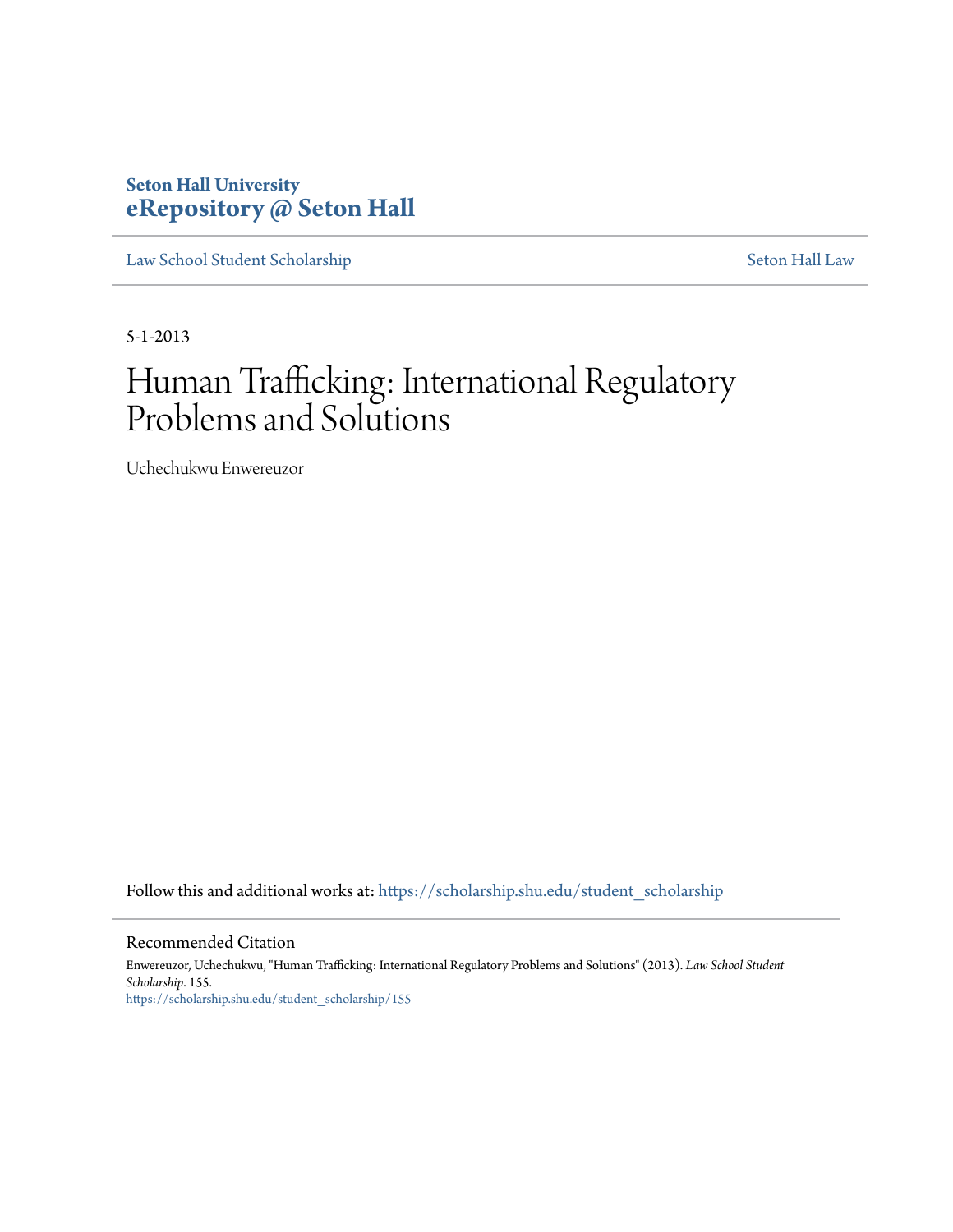# **Human Trafficking: International Regulatory Problems and Solutions Introduction**

Known as one of the oldest crimes on Earth, slavery and human trafficking are industries that have existed for eons and continue to affect millions of people in every country worldwide. To some, it may be hard to believe that the purchase and sale of human beings still thrives in the 21st century, but it remains a lucrative business, raking in billions of dollars in revenue each year.<sup>1</sup> Human Trafficking is a crime against humanity. According to article 3, paragraph (a) of the Protocol to Prevent, Suppress and Punish Trafficking in Persons, human trafficking is defined as the recruitment, transportation, transfer, harboring or receipt of persons, by means of the threat or use of force or other forms of coercion, of abduction, of fraud, of deception, of the abuse of power or of a position of vulnerability or of the giving or receiving of payments or benefits to achieve the consent of a person having control over another person, for the purpose of exploitation.<sup>2</sup> Exploitation shall include, at a minimum, the exploitation of the prostitution of others or other forms of sexual exploitation, forced labor or services, slavery or practices similar to slavery, servitude or the removal of organs.<sup>3</sup> Every year, thousands of men, women and

<sup>2</sup> United Nations Gen. Assembly, *Protocol to Prevent, Suppress and Punish Trafficking in Persons, Especially Women and Children, Supplementing the United Nations Convention against Transnational Organized Crime*, 15 November 2000, (See Art. 3) available at: http://www.unodc.org/documents/treaties/UNTOC/Publications/TOC%20Convention/TOCeboo k-e.pdf. [accessed 3 December 2012]

<sup>&</sup>lt;sup>1</sup>Alison Hill, 10 Facts About Human Trafficking, 2011 Listosaur, http://listosaur.com/politics/10facts-about-human-trafficking.html.

<sup>3</sup> *Id.*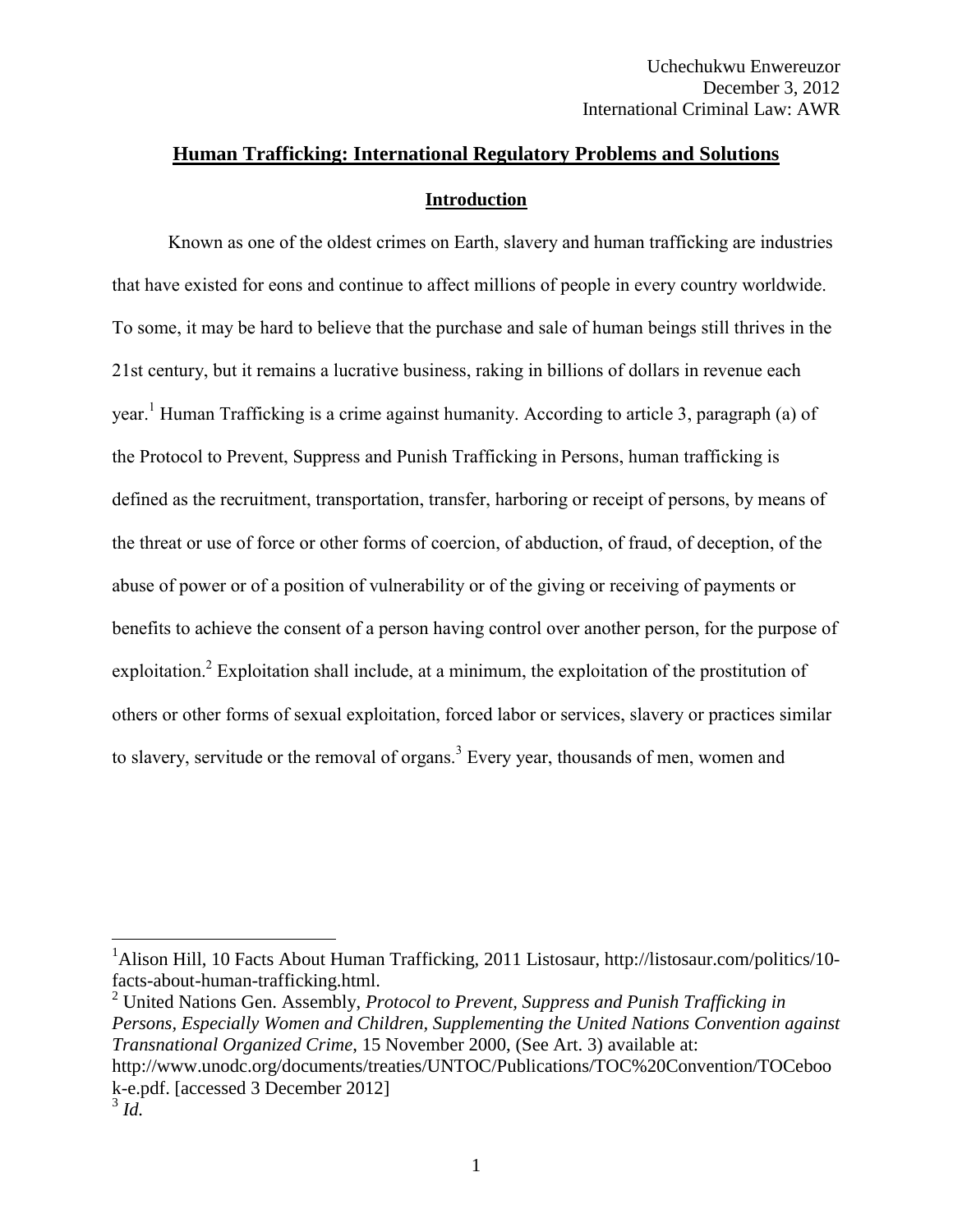children fall into the hands of traffickers, in their own countries and abroad. Every country in the world is affected by trafficking, whether as a country of origin, transit or destination for victims.<sup>4</sup>

As such, this paper examines the history of human trafficking and the regulatory schemes implemented globally to aid in the prevention and stifling of Human Trafficking worldwide. In particular, this paper focuses on the primary regulatory initiatives used to combat human trafficking internationally, The Protocol to Prevent, Suppress and Punish Trafficking in Persons, especially Women and Children (UN Protocol) and the Trafficking Victims Protection Act (TVPA). To date, the UN Protocol and the TVPA are the most reputable and recent instruments of international law that have set the course for how to define, prevent, and prosecute human trafficking. The UN Protocol is a wide-ranging international agreement addressing the crime of trafficking in persons, especially women and children.<sup>5</sup> It creates a global language and legislation to define trafficking in persons, especially women and children; assist victims of trafficking; and prevent trafficking in persons.<sup>6</sup> The UN Protocol entered into force in 2003 and by 2012, 117 countries had ratified the Protocol.<sup>7</sup> In line with the principles of the UN Protocol, the United States Congress enacted the TVPA for the purpose of combat trafficking in persons.<sup>8</sup> The TVPA criminalizes and enhances the penalties for human trafficking, provides social

<sup>4</sup> United Nations: Off. of Drugs & Crime, *Human Trafficking* (Nov. 11, 2012, 9:15 AM), http://www.unodc.org/unodc/en/human-trafficking/what-is-humantrafficking.html?ref=menuside.

<sup>5</sup> Janice G. Raymond, *Guide to the New UN Trafficking Protocol*, *in* Coalition Against Trafficking in Women 1 (2001). See available at: http://www.no-

trafficking.org/content/pdf/guide to the new un trafficking protocol.pdf [accessed 3 December 2012]

<sup>6</sup> *Id.*

<sup>7</sup> *Id.* 

<sup>&</sup>lt;sup>8</sup> Victims of Trafficking and Violence Protection Act of 2000, Pub. L. No. 106-386, 114 Stat. 1464 (codified as amended in 22 U.S.C. § 7101). available at:

http://www.state.gov/documents/organization/10492.pdf. See Div. A, Sec. 102 [accessed 3 December 2012]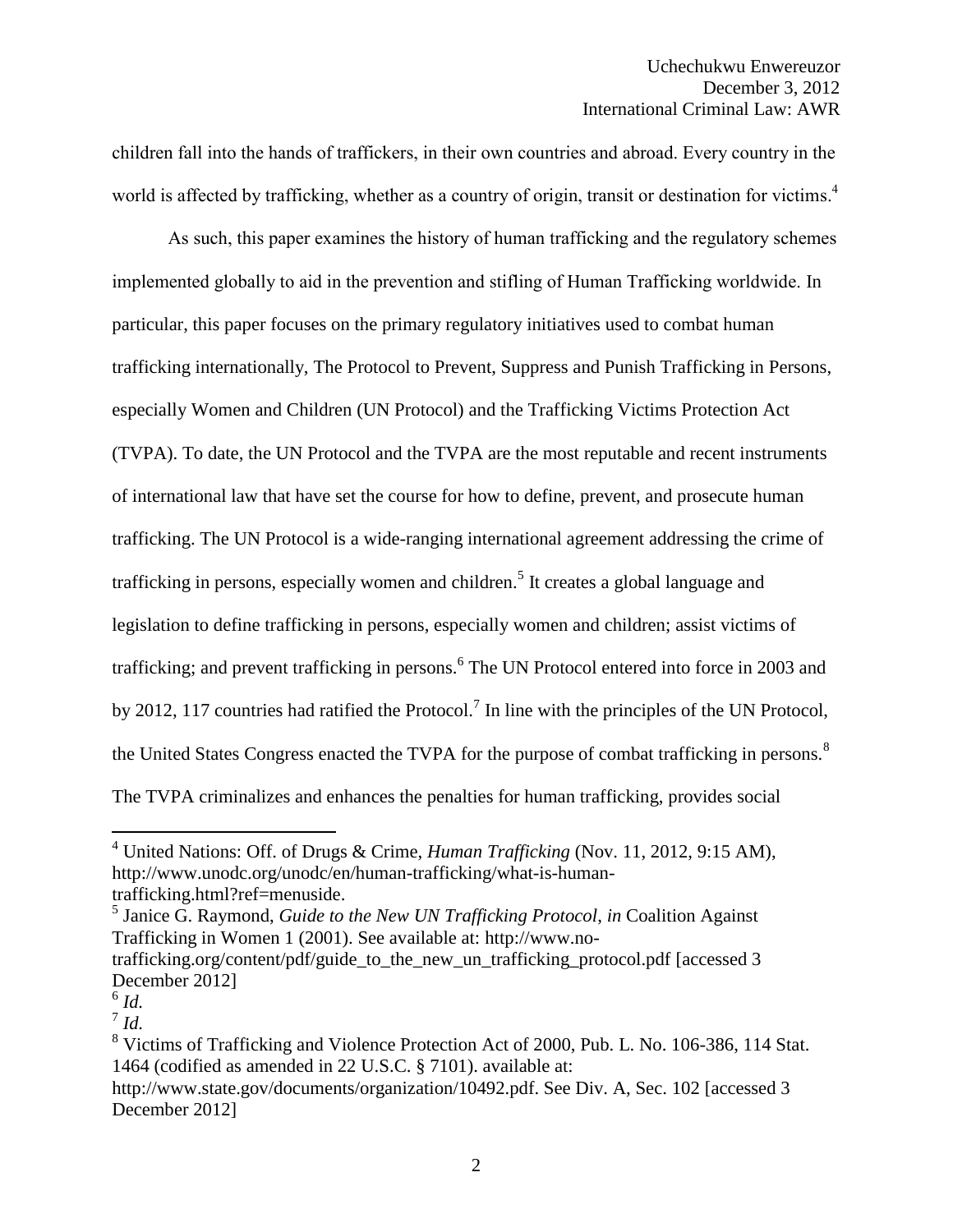services and legal benefits, including visas to some trafficking victims, provides millions of dollars in funding to support programs domestically and abroad, and includes provisions to monitor and eliminate trafficking internationally.<sup>9</sup>

This paper's thesis is twofold. First, the TVPA and UN Protocol's lack of impact on the human trafficking industry have lead to the conclusion that these statutory regulations are flawed and could be improved with the implementation of clear and concise language that outline the criminal offenses of human trafficking and the appropriate punishment for offenders. Second, the ramifications outlined in the TVPA for countries that do not comply with the minimum standards for the elimination of trafficking does not effectively motivate those counties to introduce antihuman trafficking legislation because many of the same countries that would be denied nonhumanitarian assistance qualify for humanitarian assistance nullifying the effect of the sanctions. Therefore, the TVPA should be revised to mandate that in order to receive humanitarian or traderelated assistance, a nation must introduce anti-trafficking legislation. As such, this paper will examine the history of human trafficking, exploring the types of offenses fall within the realm of human trafficking and early regulatory schemes that helped shape the UN Protocol and TVPA. Also, this paper will review the purpose, content, and the shortcomings of the UN Protocol and TVPA as well as proposed legislation that could improve the impact of both articles.

#### **The History and Current State of Human Trafficking**

The term "human trafficking" encompasses many different offenses dealing with the recruitment, transfer, and ultimately the unlawful control of another person. The trafficking of persons can be classified under one of the following: (1) the act of to hold a person in debt servitude, known as peonage; (2) the act of holding a person in a condition of slavery, that is, a

9 *Id.*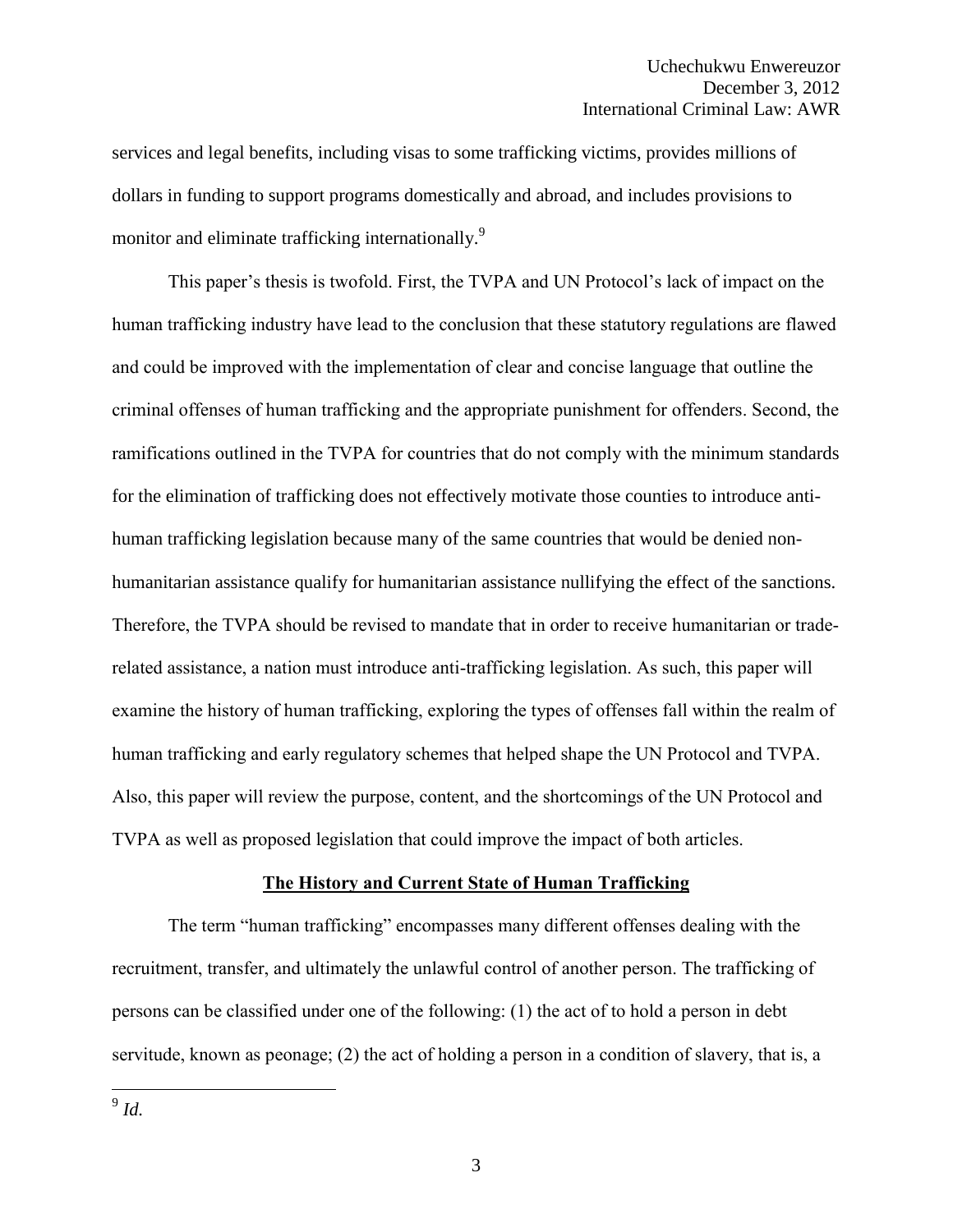condition of compulsory service or labor against their will, known as involuntary servitude; (3) the act of providing or obtaining the labor or services of a person for peonage, slavery, involuntary servitude, or forced labor; (4) the act of causing, through force or otherwise, an individual to engage in a commercial sex act, that is any sex act in which anything of value is given to or received by any person; (5) and the act of seizing documents in furtherance of trafficking, peonage, slavery, involuntary servitude, or Forced Labor.<sup>10</sup>

According to the U.S. State Department's 2011 Trafficking in Persons Report (TIP), there are as many as 27 million victims of human trafficking, with as many as 100,000 in the United States. According to the organization "Free the Slaves", there is a concentration of slaves in South Asia, South East Asia, North Africa and West Africa, but slavery occurs everywhere, including the United States.<sup>11</sup> Of those 27 million victims, less than 50,000 have been identified.<sup>12</sup> Recent studies show the majority of human trafficking in the world takes the form of involuntary servitude.<sup>13</sup> According to the International Labour Organization, for every trafficking victim subjected to forced prostitution, nine people are forced to work.<sup>14</sup> Involuntary servitude may result when unscrupulous employers exploit workers made more vulnerable by high rates of unemployment, poverty, crime, discrimination, corruption, political conflict, or cultural acceptance of the practice.<sup>15</sup> Immigrants are particularly vulnerable, but individuals also may be

<sup>&</sup>lt;sup>10</sup> The U.S. Dep't of Justice, Hum. Trafficking (Nov. 11, 2012, 9:16 AM), http://www.justice.gov/crt/about/crm/statutes.php#trafficking.

<sup>&</sup>lt;sup>11</sup> The U.S. Dep't of State, *Trafficking in Persons Report 2011*, (Nov. 11, 2012, 9:28 AM), http://www.state.gov/documents/organization/164452.pdf.

<sup>&</sup>lt;sup>12</sup> The U.S. Dep't of State, *Trafficking in Persons Report 2010*, (Nov. 11, 2012, 9:30 AM), http://www.state.gov/documents/organization/142979.pdf.

<sup>13</sup> *Trafficking in Persons Report 2010* at 7.

 $^{14}$  *Id.* 

<sup>15</sup> *Id.*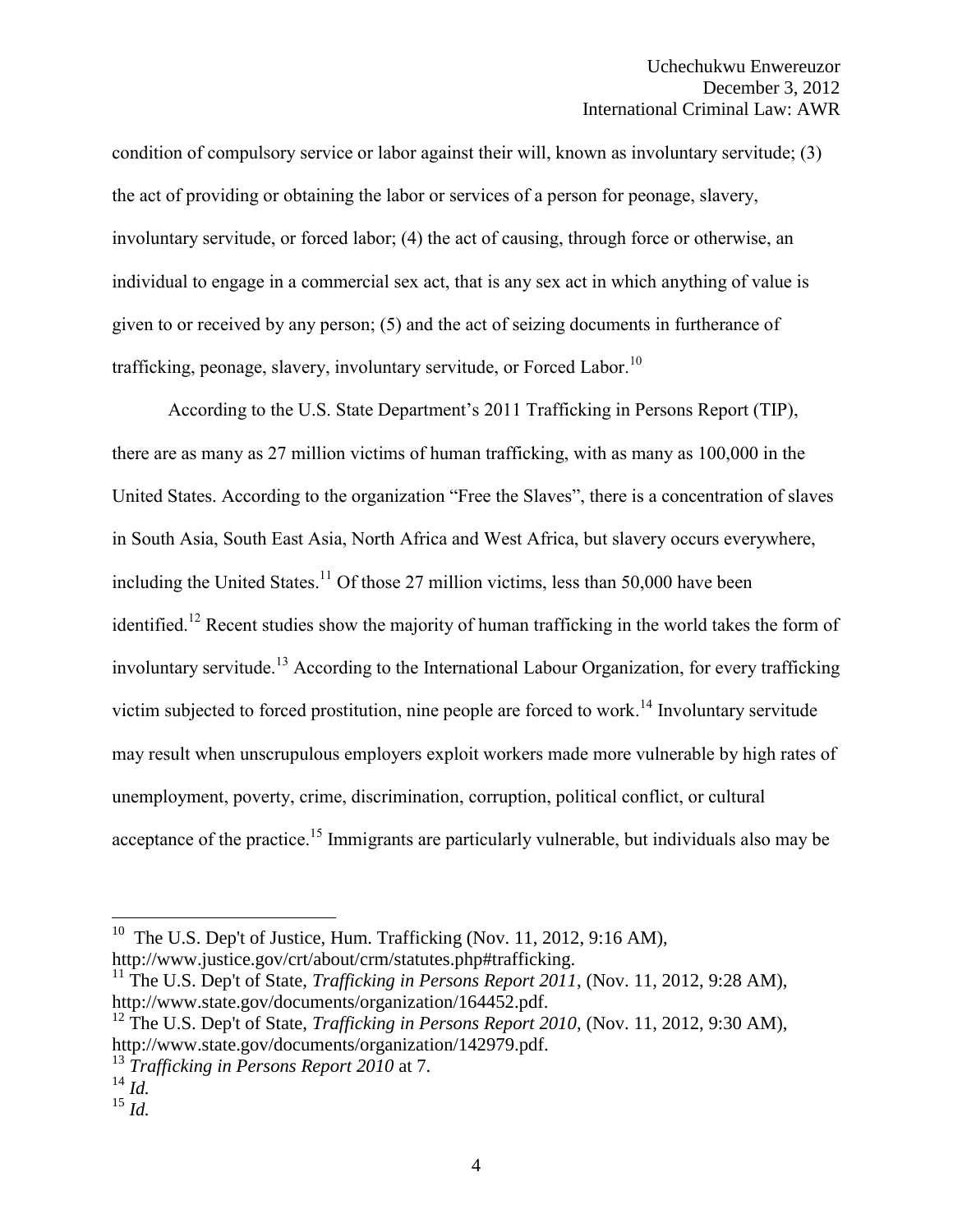forced into labor in their own countries.<sup>16</sup>

As mentioned above, Slavery has a history dating back thousands of years. It existed in prehistoric hunting societies and has persisted throughout the history of the mankind as a universal institution.<sup>17</sup> The international trade of women came into focus with the movement against white slavery. The concept of "white slavery" was originally developed by activists intent on abolishing systems of regulated prostitution in Europe. It served to distinguish "female sexual slavery" from the enslavement of Africans, while at the same time serving to draw a moral comparison between the two types of exploitation. <sup>18</sup> By the second half of the nineteenth century, the concept of "white slavery" was associated with recruitment to prostitution by force and fraud.<sup>19</sup> The sensationalized image of young and innocent white women being coerced into prostitution in foreign lands was at least partially responsible for the internationalization of the abolitionist movement and the resulting emphasis on trafficking.  $20$ 

Many contemporary historians share the view that the number of white slavery cases was actually very low and that the increased number of women migrants from Europe seeking work abroad triggered the discussion at that time.<sup>21</sup> On the other hand, some figures show that trade in women did exist in the end of 1800 and beginning of 1900.<sup>22</sup> In 1912, police in Hamburg listed

 $^{16}$  *Id.* 

<sup>&</sup>lt;sup>17</sup>Kristina Kangaspunta, *A Short Hist. of Trafficking in Persons, 2010 Freedom In* Fear Magazine (Dec. 2, 2012, 9:15 AM),

http://www.freedomfromfearmagazine.org/index.php?option=com\_content&view=article&id=99 :a-short-history-of-trafficking-in-persons&catid=37:issue-1&Itemid=159.

<sup>18</sup> Anne Gallagher, *The International Law of Human Trafficking* 54-64 (2010).

<sup>19</sup> *Id.* at 55.

<sup>&</sup>lt;sup>20</sup> See Kristina Kangaspunta, *A Short Hist. of Trafficking in Persons, 2010 Freedom*, Fear Magazine, (2010).

 $^{21}$  *Id.* 

 $^{22}$  *Id.*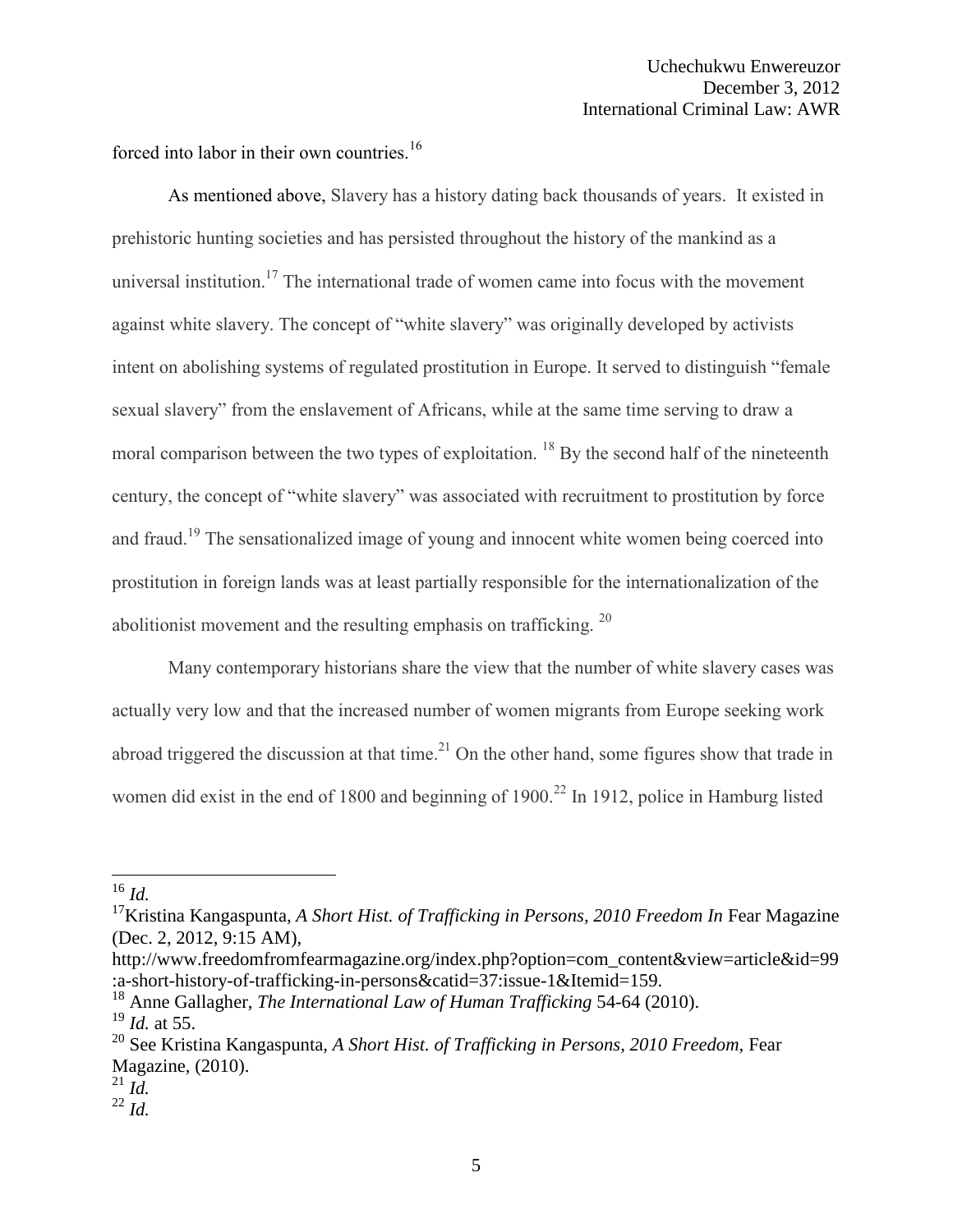402 known traders in women and identified another 644 in Eastern Europe.<sup>23</sup> The US Immigration Bureau investigated traffic in women in London, Berlin and Hamburg and identified 578 individuals involved in the trade.<sup>24</sup> An investigation on the "Importation and Harboring of Women for Immoral Purposes" in the USA from 1908 to 1909 showed that a large number of alien women and girls were being brought to the country to be distributed for the purpose of prostitution.<sup>25</sup>

Between 1904 and 1933, four different international conventions dealing with the trafficking of woman and children were concluded, including the 1904 Convention that emphasized the centralization of information as a means of facilitating cross-border cooperation.<sup>26</sup> Cross-border cooperation has been seen as a pivotal tool in the fight against human trafficking, and the Convention contained a number of substantive and procedural provisions dealing with such. It suggests extradition of offenders, as well as the prosecution and punishment of nationals for offenses committed abroad.<sup>27</sup> Detailed guidance is also provided on the internal coordination and centralization of anti-trafficking efforts.<sup>28</sup> Protection and rehabilitation are central themes. Foreign victims of trafficking are to have the same rights as nationals with respect to their being party to proceedings against traffickers<sup>29</sup>—presumably including equality of access to compensation for crimes. Victims of both prostitution and trafficking are to be provided with social services for prevention of prostitution, as well as for

<sup>23</sup> *Id.*

 $^{24}$  *Id.* 

<sup>25</sup> *Id.*

<sup>26</sup> C.C. Jones-Pauly, *Report on Anti-Trafficking Laws in Six Countries and Compliance with the International Conventions against Trafficking* 162 (1999).

<sup>27</sup> United Nations Gen. Assembly, *supra* Arts. 8-9.

<sup>28</sup> *Id.* at Art. 14.

<sup>29</sup> *Id.* at Art. 5.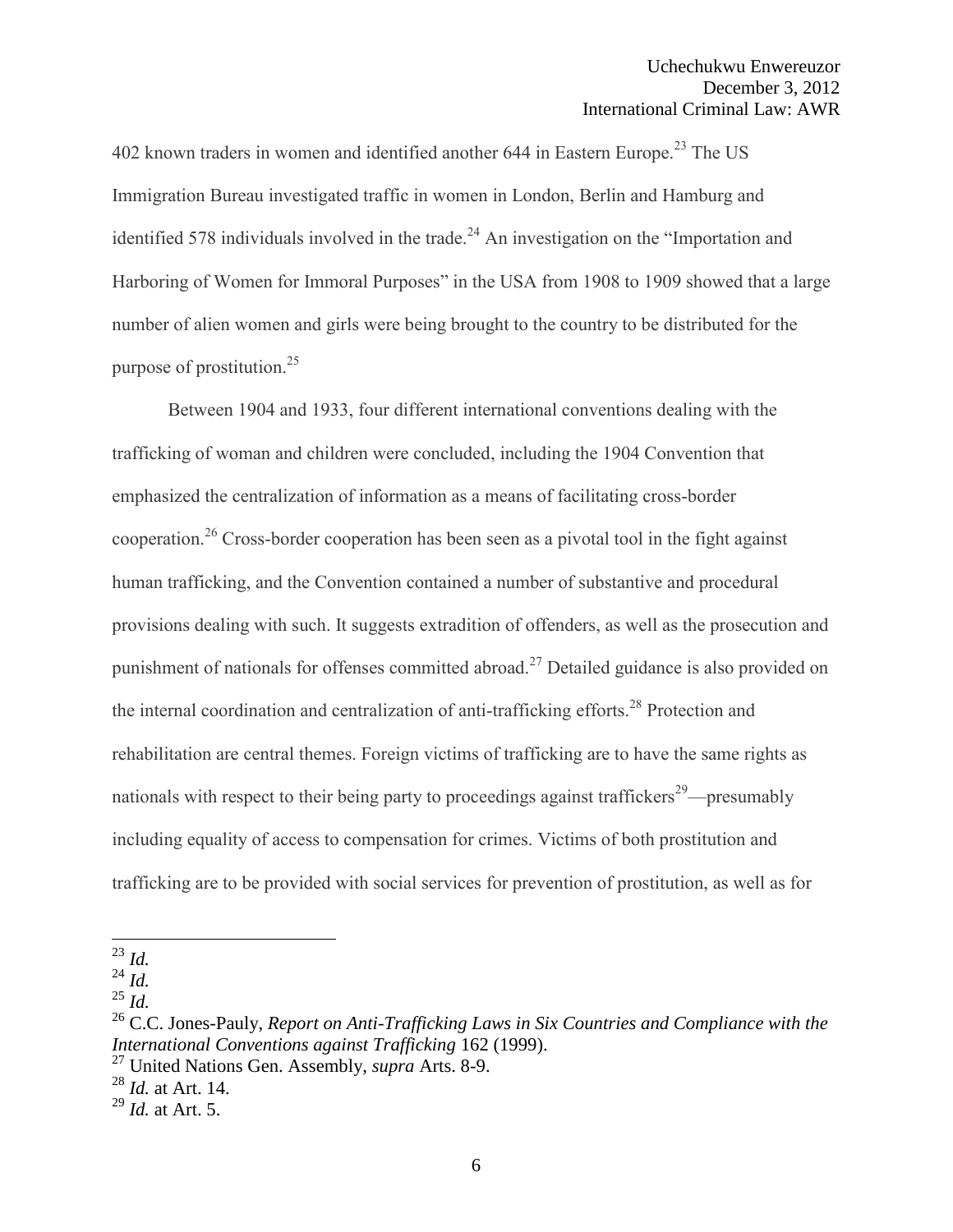"rehabilitation and social adjustment."<sup>30</sup> In addition, The Convention set out a range of measures to be taken by State Parties to prevent trafficking including instituting public warnings of the dangers of trafficking, supervision of employment agencies, railways stations, airports, and other public places. <sup>31</sup>

Today, many of the early principles set out in the 1904 Convention have been adopted into the some of the most substantial anti-human trafficking policies enacted. On the international front, there continues to be multiple efforts to reduce or eliminate human trafficking. Organizations such as the Global Survival Network and Human Rights Watch are leaders in their attempts to raise awareness and reduce incidents of human trafficking internationally.<sup>32</sup> In addition, governmental organizations such as the International Labour Organization are committed to helping child victims of commercial sexual exploitation, often through trafficking.<sup>33</sup> One of the more notable touchstones in the advancement of anti-human trafficking policy took place at a convention sponsored by the United Nations in 2004.<sup>34</sup> This convention introduced the Protocol to Prevent, Suppress and Punish Trafficking in Persons, Especially Women and Children, which was created to make a significant difference in the policy and prosecution of human trafficking offenses.

## **The United Nations' Efforts to Answer an Age-Old Problem**

The United Nations urged that the egregious act of human trafficking is deeply rooted in the social and economic conditions in the countries from which the victims come, facilitated by

<sup>30</sup> *Id.* at Art. 16.

<sup>31</sup> *Id.* at Art. 17(3).

 $32$  Kimberly A. McCabe, The Trafficking of Persons: National and International Responses 97 (2010).

<sup>33</sup> *Id.*

 $34$  *Id.*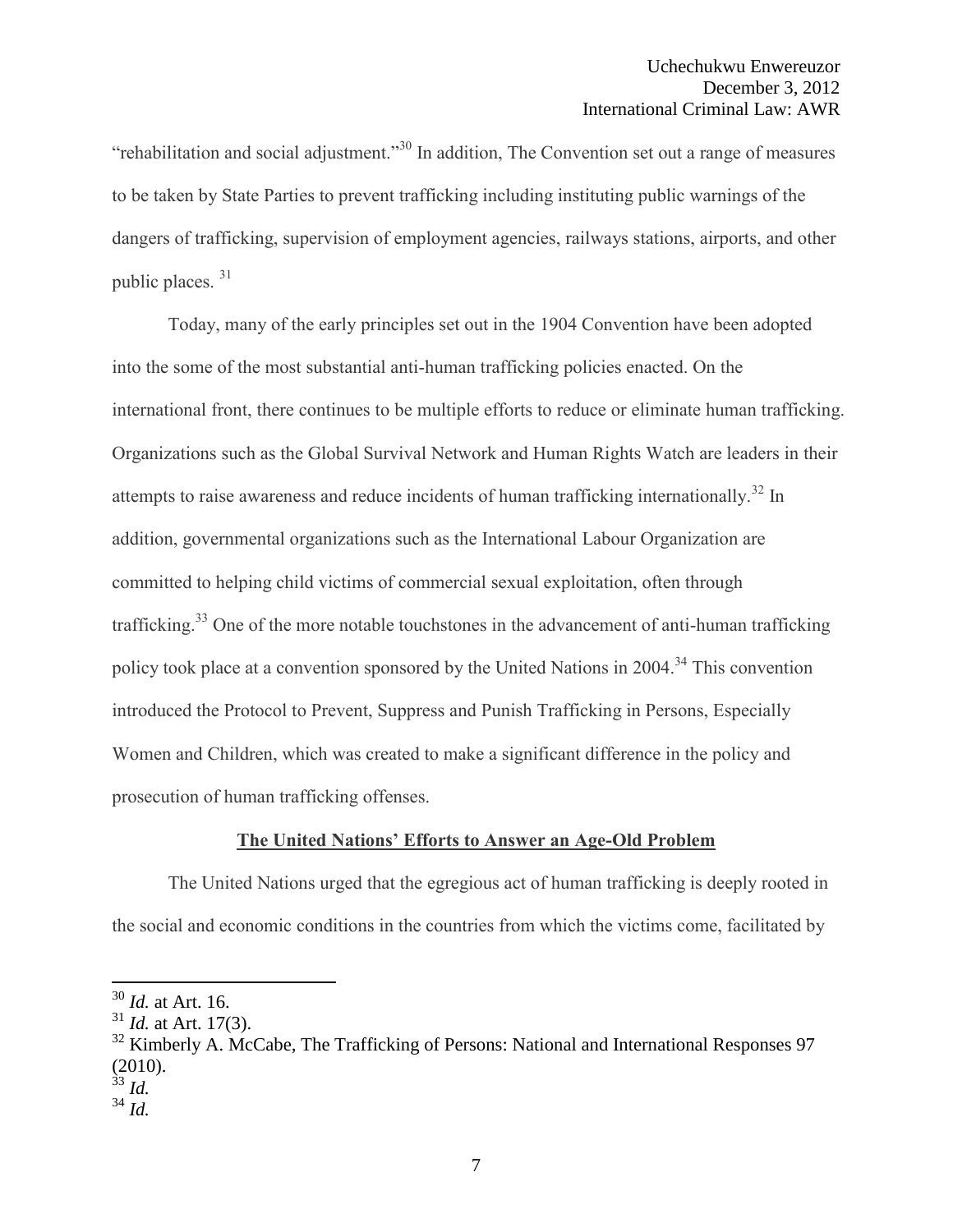practices that discriminate against women and driven by cruel indifference to human suffering on the part of those who exploit the services that the victims are forced to provide.<sup>35</sup> According to United Nations Delegates, the plight that the victims of human trafficking face worldwide is a disgrace to human dignity and instituting a policy to stop trafficking should be a priority to every State, every people, and every community.<sup>36</sup> As such, the convention and the protocols presented urged the Member States to ratify not only the United Nations Convention against Transnational Organized Crime, but also the Protocol to Prevent, Suppress and Punish Trafficking in Persons, Especially Women and Children.<sup>37</sup>

The Member States that ratified the Protocol set forth by the convention were asked to organize, establish, and participate in adopting legislation that would make human trafficking a criminal offense when committed intentionally.<sup>38</sup> For the victims of trafficking, Member States were asked to protect the privacy and identity of victims of trafficking, while providing them with information on relevant court and administrative proceedings that would allow them to present their concerns, as well as give testimony that could be used in the criminal proceedings against offenders.<sup>39</sup> In addition, Member States were asked to provide for the physical safety and welfare of victims of trafficking by implementing measures to provide for the physical, psychological and social recovery of victims.<sup>40</sup> These accommodations could include Member

<sup>35</sup>UN General Assembly, *supra* Preamble

<sup>36</sup> *Id.* 

<sup>37</sup> *Id.*

<sup>38</sup> *Id.* at Art. 5.

<sup>39</sup> *Id* at Art. 6.

<sup>40</sup> *Id.*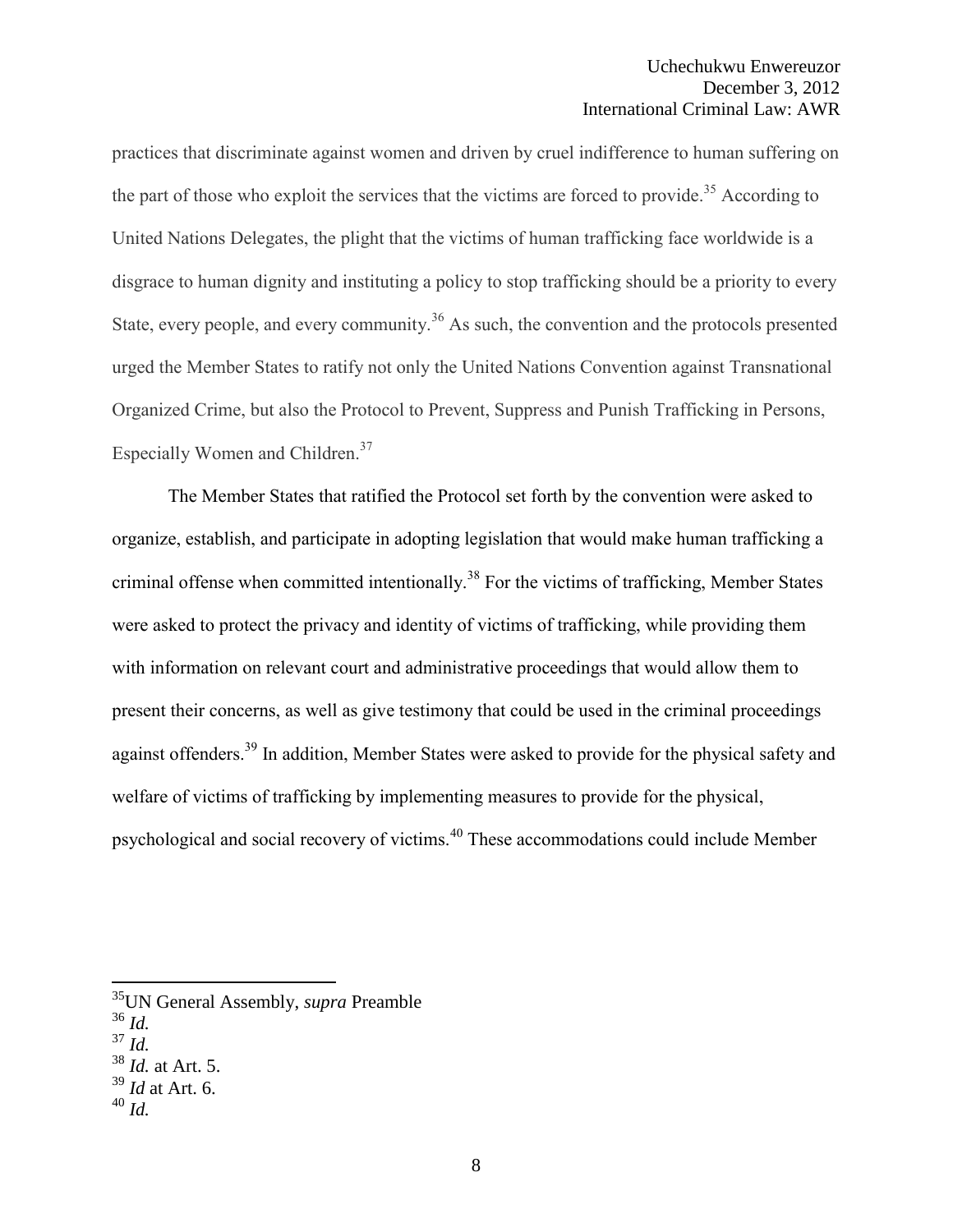States to help provide victims with appropriate housing, counseling services, medical assistance, employment, and educational and/or training opportunities. $41$ 

Member States were also asked to implement preventative measures to help ensure that offenders would not have the opportunity to engage in trafficking. Member States were asked to undertake measures such as research, information and mass media campaigns and social and economic initiatives to prevent and combat trafficking in persons.<sup>42</sup> With that, Member States were asked to take or strengthen measures to alleviate the factors that make persons, especially women and children, vulnerable to trafficking, such as poverty, underdevelopment and lack of equal opportunity.<sup>43</sup>

Additionally, the Protocol called for the imposition of new legislation that called for the strengthening of border controls as may be necessary to prevent and detect trafficking in persons.<sup>44</sup> Member States were asked to adopt legislative or other appropriate measures to prevent commercial carriers from being used by offenders for the commission of trafficking offenses.<sup>45</sup> In doing so, each State Party that ratified the Protocol was asked to consider that revoke the visas of persons convicted of human trafficking.<sup>46</sup>

#### **The Trafficking Victims Protection Act**

To work in conjunction with the United Nations' Convention against Transnational Organized Crime and the Protocol to Prevent, Suppress and Punish Trafficking in Persons, Especially Women and Children, the United States of America enacted the Trafficking Victims

<sup>43</sup> *Id.*

- $45 \overline{l}$ *d.*
- <sup>46</sup> *Id.*

 $\overline{a}$ <sup>41</sup> *Id.*

<sup>42</sup> *Id.* at Art. 9.

<sup>44</sup> *Id.* Art. 11.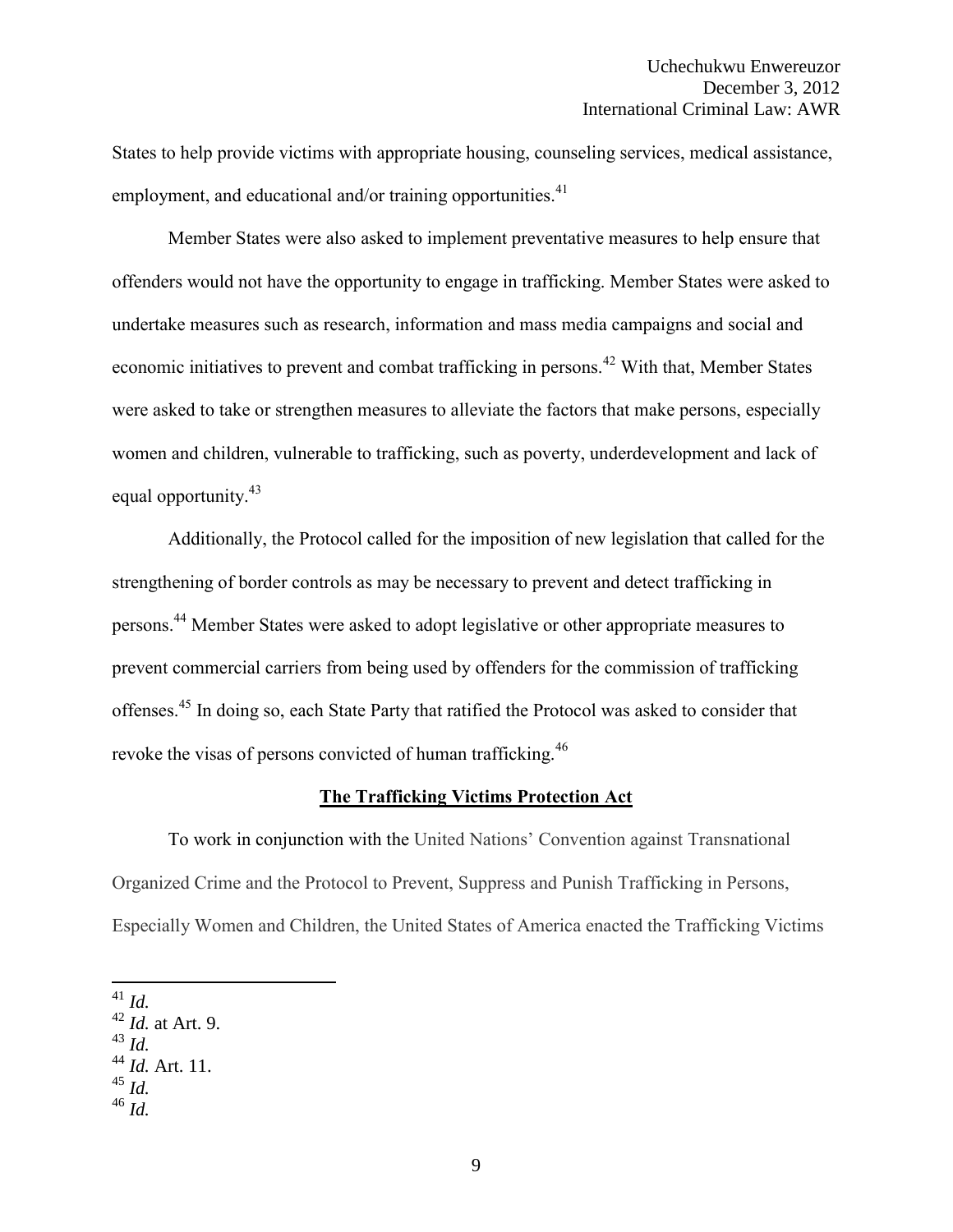Protection Act (TVPA) in 2000. This Act was in response to the inadequacies in human trafficking legislation shared by the United States and other countries worldwide.<sup>47</sup> Congress found that prior to 2000, there was no comprehensive law in existence in the United States that penalized the range of offenses involved in the trafficking scheme.<sup>48</sup> Congress concluded that in the United States, the seriousness of the offenses related to human trafficking was not reflected in the current sentencing guidelines, resulting in weak penalties for convicted traffickers.<sup>49</sup> Moreover, in some countries the prosecution of traffickers was severely hindered by official indifference, corruption, and sometimes even by official participation in trafficking.<sup>50</sup> As such, Congress outlines in the TVPA the regulations that the United States adopted to eliminate and prevent human trafficking domestically and abroad.

Domestically, the TVPA mandated that the President establish an interagency task force to monitor and combat trafficking.<sup>51</sup> The task force was responsible for measuring and evaluating the progress of the United States and other countries in the areas of trafficking prevention, protection, and assisting victims of trafficking, as well as the enforcing the laws against traffickers.<sup>52</sup> To aid in this initiative, the task force is charged with the collection and organization of data, including research and resource information on domestic and international trafficking. $53$ 

In addition to the task force created by the TVPA, the Act mandated the strict stiffening of the penalties for offenders that were convicted of trafficking offenses that essentially doubled

- $\frac{52}{1}$   $\frac{1}{4}$
- $^{53}$  *Id.*

<sup>47</sup> Victims of Trafficking and Violence Protection Act of 2000, *supra* Div. A, Sec. 102

<sup>48</sup> *Id.* 

<sup>49</sup> *Id.*

<sup>50</sup> *Id.*

<sup>51</sup> *Id.* at Div. A, Sec. 105.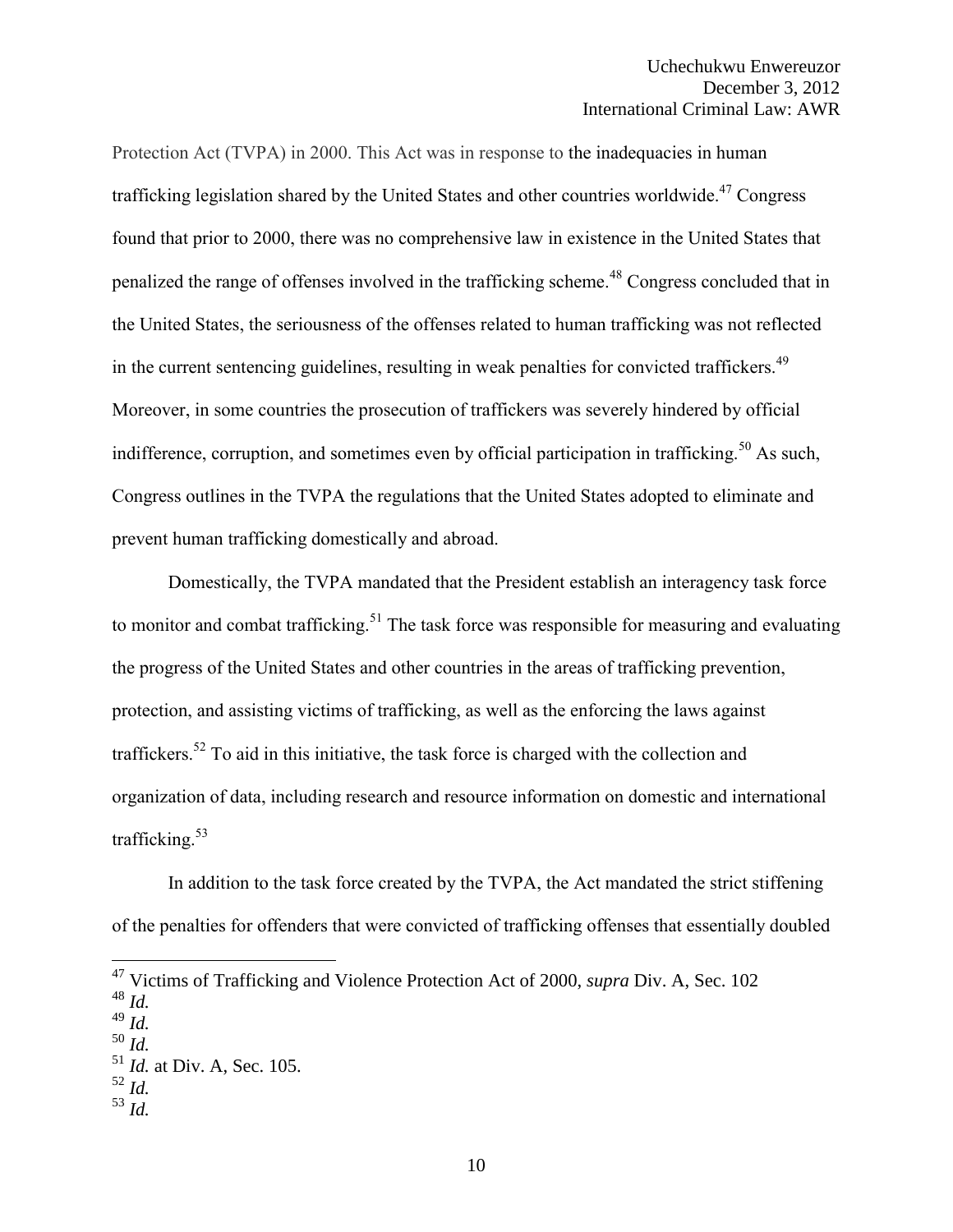the maximum penalties for many trafficking offenses.<sup>54</sup> As a result of the TVPA, any offender that participates or facilitates forced labor, trafficking with respect to peonage, slavery, or involuntary servitude faces a fine and up to twenty  $(20)$  years for each offense committed.<sup>55</sup> If any victim died during the commission of a trafficking offense, the penalty is elevated to a maximum term of life in prison.<sup>56</sup> As for anyone convicted of participating or receiving anything of value from participating sex trafficking of a child, the maximum penalty that an offender faces has been elevated from ten  $(10)$  year to life in prison.<sup>57</sup>

One of the most significant outcomes of the TVPA was the creation of minimum standards for eliminating trafficking applicable to the government of any country of origin, transit, or destination for a significant number of victims of severe forms of trafficking.<sup>58</sup> Meant to work alongside the guidelines set by the United Nations, the minimum standards called for countries to make serious and sustained efforts to proscribe stiff punishment equivalent to those set out for the gravest of crimes for any offender convicted of trafficking.<sup>59</sup> The make sure that these stiff punishments are being carried out the TVPA created agencies to check whether a countries government vigorously investigates and prosecutes acts of human trafficking, protects victims, adopted preventative measures, cooperates with other nations in the fight against trafficking, and whether the country extradites persons charged with acts of trafficking as stringently as the law allows. $60$ 

<sup>55</sup> *Id.*

- <sup>56</sup> *Id.*  <sup>57</sup> *Id.*
- <sup>58</sup> *Id.* at Div. A, Sec. 108.
- $^{59}$  *Id.*
- <sup>60</sup> *Id.*

<sup>54</sup> *Id.* at Div. A, Sec. 112.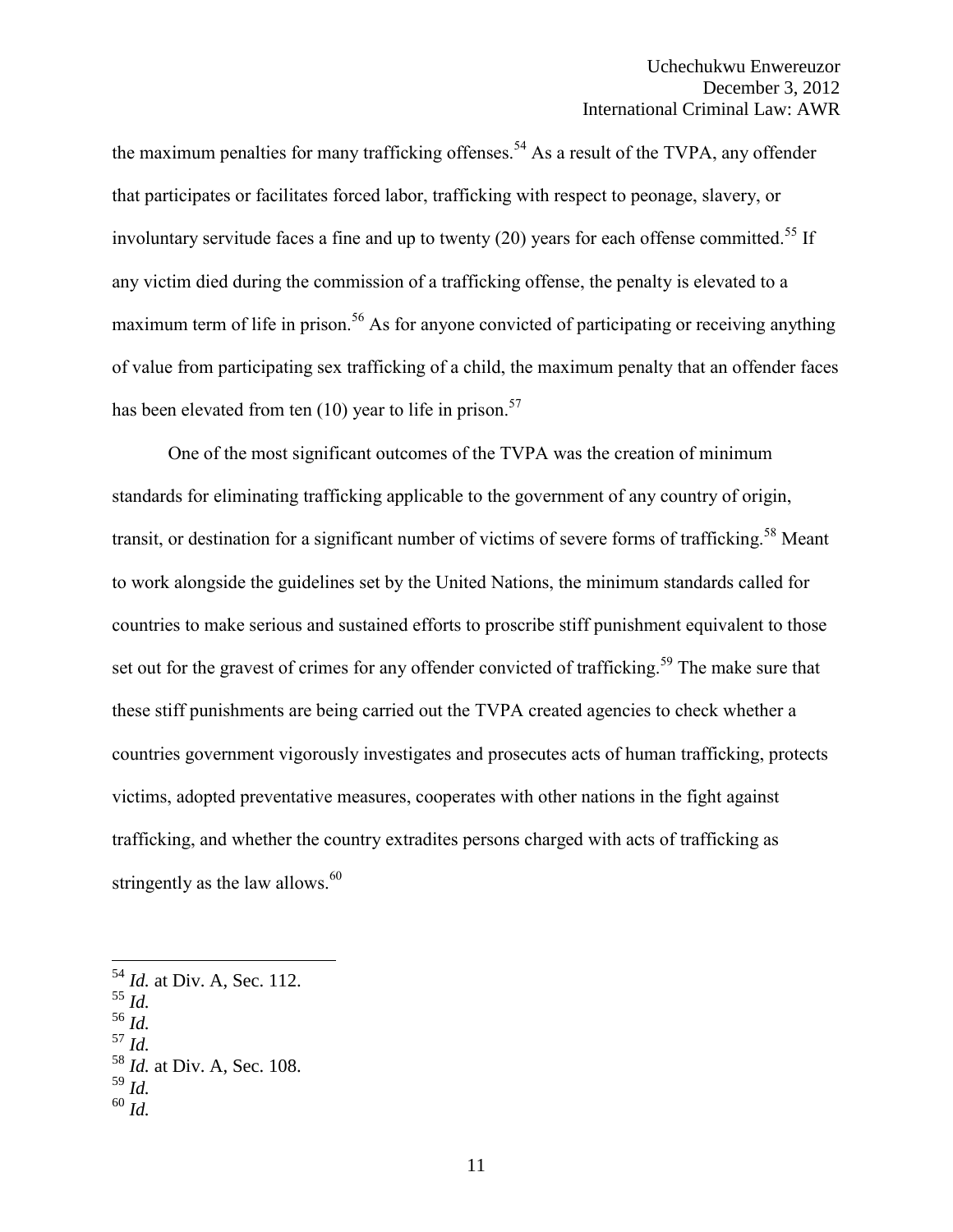To effectuate the implement these minimum standards, the United States made it policy not to provide non-humanitarian, non-trade related foreign assistance to any government that did not comply with the minimum standards for the elimination of trafficking and was not making significant efforts to bring itself into compliance with the standards.<sup>61</sup> By withholding nonhumanitarian, the United States will not provide any funding for participation by officials or employees of such governments in educational and cultural exchange programs until such government complies or makes significant efforts to bring itself into compliance.<sup>62</sup> In addition, the President will instruct the directors of the multilateral development banks, as well as the director of the International Monetary Fund to deny any loan or utilization of funds for the benefit of the resisting country.<sup>63</sup>

Reauthorized by Congress in 2003, one of the key components reauthorization of the TVPA was the implementation of the Trafficking in Persons Report compiled by the United States Department of State.<sup>64</sup> The Department is tasked with the production of this annual report assessing the different countries application of the minimum standards outlined in the TVPA.<sup>65</sup> The Department places each country in the report onto one of three tiers, as mandated by the TVPA.<sup>66</sup> This placement is based more on the extent of government action to combat trafficking than on the size of the problem.<sup>67</sup> The analyses are based on the extent of governments' efforts to enact laws prohibiting severe forms of trafficking in persons, create a comprehensive victim

 $\overline{a}$ 

<sup>64</sup> *Background on Hum. Trafficking,* 2012 Do Something Organization, http://www.dosomething.org/tipsandtools/background-human-trafficking*.*  $65$  Trafficking in Persons Report 2011 at 11.

<sup>67</sup> *Id.*

<sup>61</sup> *Id.* at Div. A, Sec. 110.

<sup>62</sup> *Id.*

<sup>63</sup> *Id.* 

<sup>66</sup> *Id.*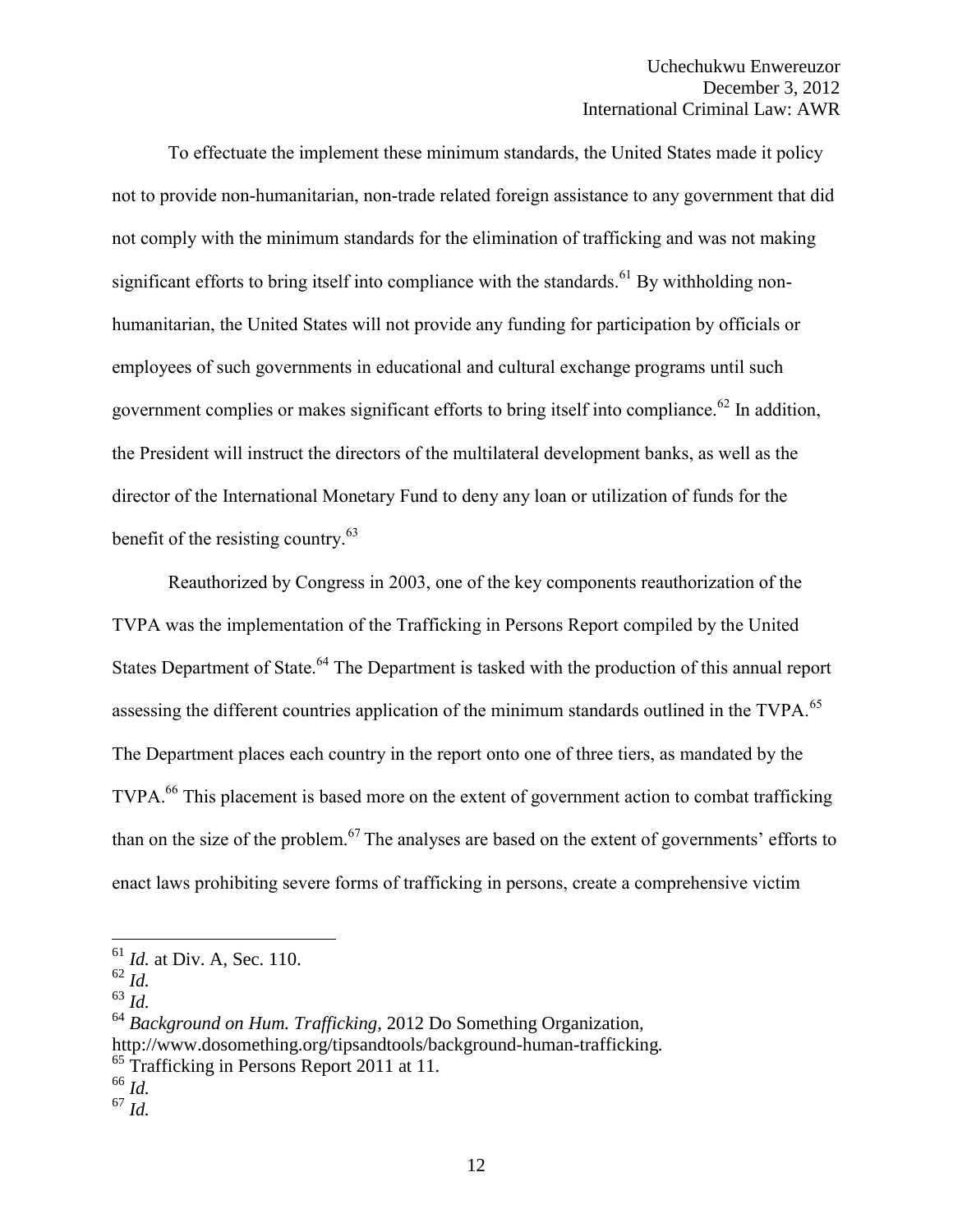identification plan, and fund government partnerships with organizations to provide victims with access to primary health care, counseling, and shelter, allowing them to recount their trafficking experiences to trained social counselors and law enforcement in an environment of minimal pressure.68

Of the three ranked tiers, tier one is the highest ranking of compliance. Tier one indicates that a government has acknowledged the existence of human trafficking, has made efforts to address the problem, and meets the TVPA's minimum standards.<sup>69</sup> Tier two indicated the countries that are on the "watch list".<sup>70</sup> Tier two countries do not fully comply with the TVPA's minimum standards, but are making significant efforts to bring themselves into compliance with those standards but either the absolute number of victims of severe forms of trafficking is very significant or is significantly increasing, there is a failure to provide evidence of increasing efforts to combat severe forms of trafficking in persons, or the determination that a country is making significant efforts to bring itself into compliance with minimum standards was based on commitments by the country to take additional steps over the next year.<sup>71</sup>

The third and final tier is the lowest tier possible and triggers the sanctions outlined in the TVPA. Tier three is designated for those countries whose governments do not fully comply with the minimum standards and are not making significant efforts to do so.<sup>72</sup> Three factors outline the criteria for a country to be classified in tier three.<sup>73</sup> First, the State Department examines the extent to which the country is a country of origin, transit, or destination for severe forms of

- $^{70}$  *Id.*
- <sup>71</sup> *Id.*

<sup>73</sup> *Id.*

 $\overline{a}$ <sup>68</sup> *Id.* 

<sup>69</sup> Trafficking in Persons Report 2010 at 20.

 $^{72}$   $\overline{Id}$ .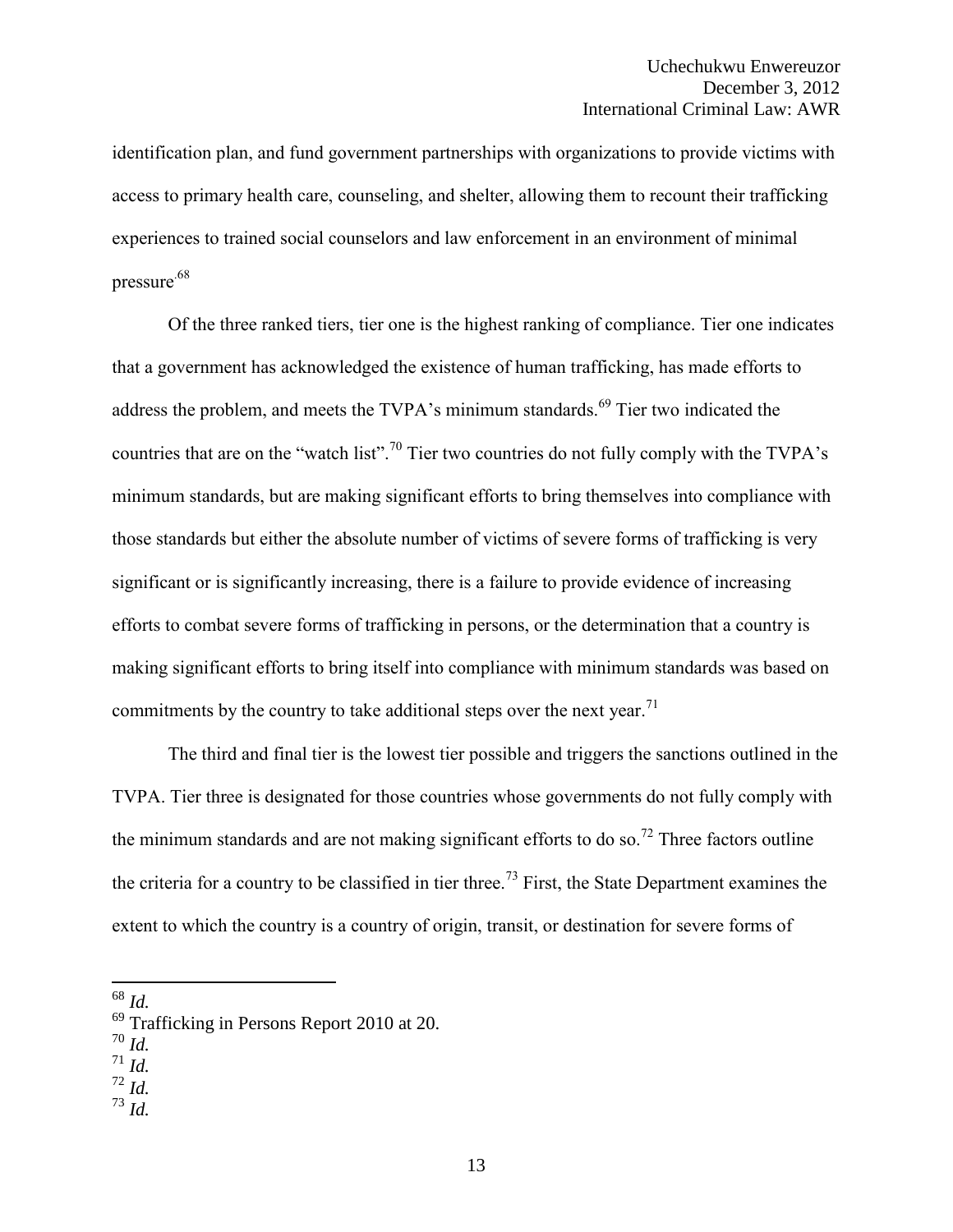trafficking.<sup>74</sup> Second, the extent to which the country's government does not comply with the TVPA's minimum standards and, in particular, the extent to which officials or government employees have been complicit in severe forms of trafficking is examined.<sup>75</sup> Lastly, the State Department examines the reasonable measures required to bring the country into compliance with the minimum standards in light of the government's resources and capabilities to address and eliminate severe forms of trafficking in persons.<sup>76</sup>

#### **A. The Problems with the UN Protocol and the TVPA**

Despite the comprehensive instructions and procedures, the industry of human traffickers continues to flourish. Traffickers continue to find new victims and, in many jurisdictions, operate with impunity. Some studies have suggested that the perpetuation of human trafficking can be traced to the many countries that have failed to pursue prosecutions diligently or continue to ignore certain types of human trafficking, such as the forced labor of men and boys.<sup>77</sup> Others suggest that it could be the act of some countries limiting their enforcement efforts to either foreign trafficking victims or their own citizens.<sup>78</sup> Although these shortcomings play a significant role in the promotion of human trafficking, it is not the primary contributor. Because the protocol and regulations enacted by the United Nations and the United States embody the chief mechanisms in fight for ending human trafficking globally, the failures in the prevention and prosecution lay within the regulations; in particular, the vagueness of the regulatory

 $\overline{a}$ <sup>74</sup> *Id.* 

<sup>75</sup> *Id.*

<sup>76</sup> *Id.* 

 $77$  The U.S. Dep't of State, Moving Toward a Decade of Delivery - Gov't Responsibility, (Nov. 11, 2012, 11:28 AM), http://www.state.gov/j/tip/rls/tiprpt/2011/164223.htm.

<sup>78</sup> The U.S. Dep't of State, *Trafficking in Persons Report 2007*, (Nov. 11, 2012, 9:30 AM), http://www.state.gov/documents/organization/82902.pdf.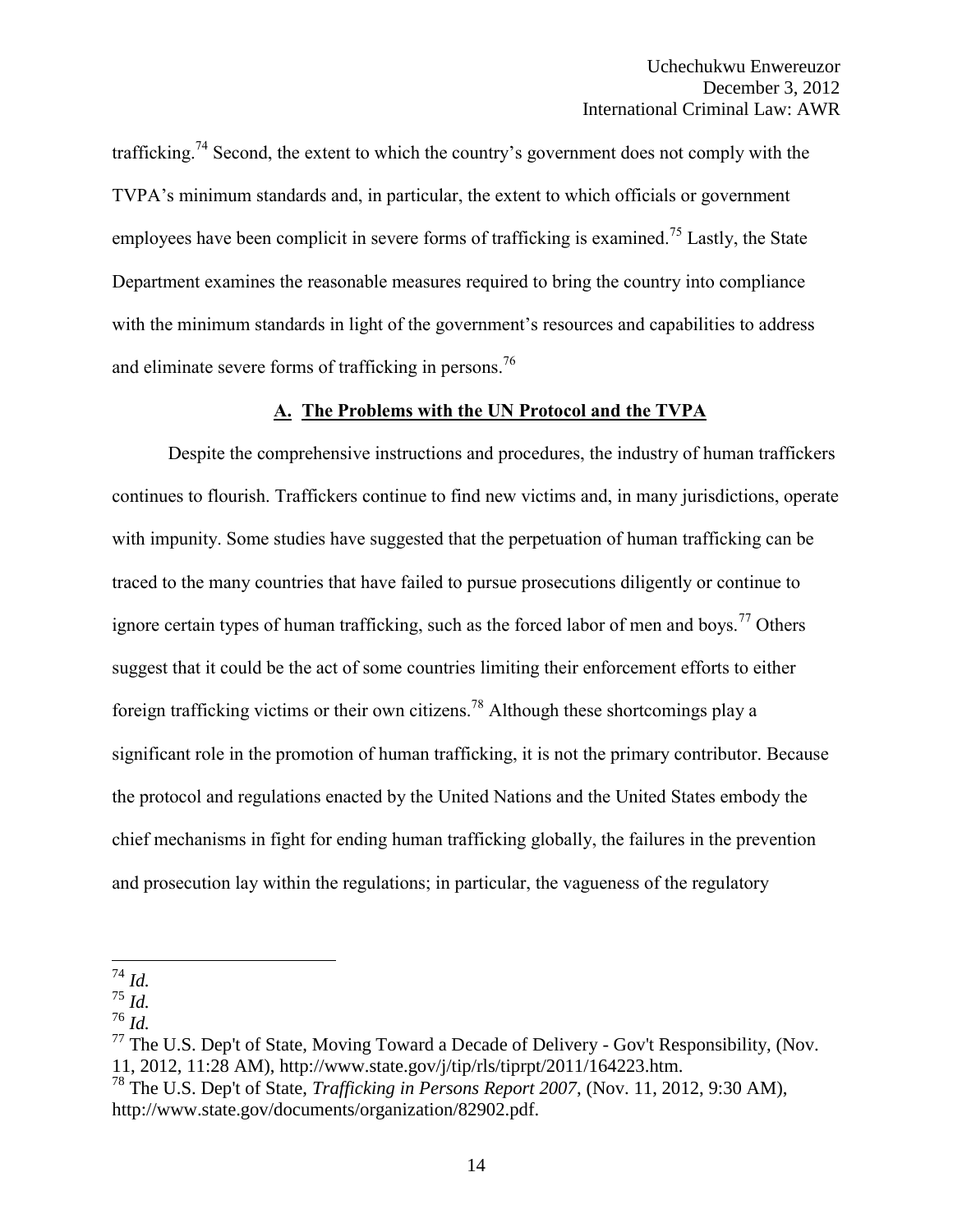guidelines and the mild consequences imposed on the countries that fall below the minimum standards.

## I. Proposed Revisions to the UN Protocol

Along with the TVPA, the UN Protocol leads the charge in establishing many policies to aid victims and being awareness to the issue of trafficking. The most important goal to preventing human trafficking is to make the act itself illegal. The UN Protocol recommending that all countries criminalize human trafficking effectuates this. Article 5 of the Protocol calls for Member States to "adopt such legislative and other measures as may be necessary to establish [acts of human trafficking] as criminal offences".<sup>79</sup> The passage goes on requesting states to adopt legislation and "other measures as may be necessary" to criminalize these heinous crimes.<sup>80</sup> These regulations are a positive step in criminalizing human trafficking, unfortunately, not every foreign nation has the same definition of what it means to undertake "measures that may be necessary" to combat human trafficking, especially the nations that are complicit in trafficking offenses.

In-depth analysis of the role of corruption in trafficking in persons is very limited.<sup>81</sup> In spite of this, acts of government corruption are evident in the commission and success of trafficking offenses globally.<sup>82</sup> The act of trafficking consists of the recruitment of victims, the forgery of documents to enable travel, border crossing, as well as the laundering of the proceeds

<sup>79</sup> United Nations Gen. Assembly, *supra* at Arts. 5

<sup>80</sup> *Id.*

 $81$  United Nations: Off. of Drugs & Crime, The Role of Corruption in Trafficking in Persons (Nov. 11, 2012, 12:32 PM), http://www.unodc.org/unodc/en/human-trafficking/what-is-humantrafficking.html?ref=menuside. <sup>82</sup> *Id.*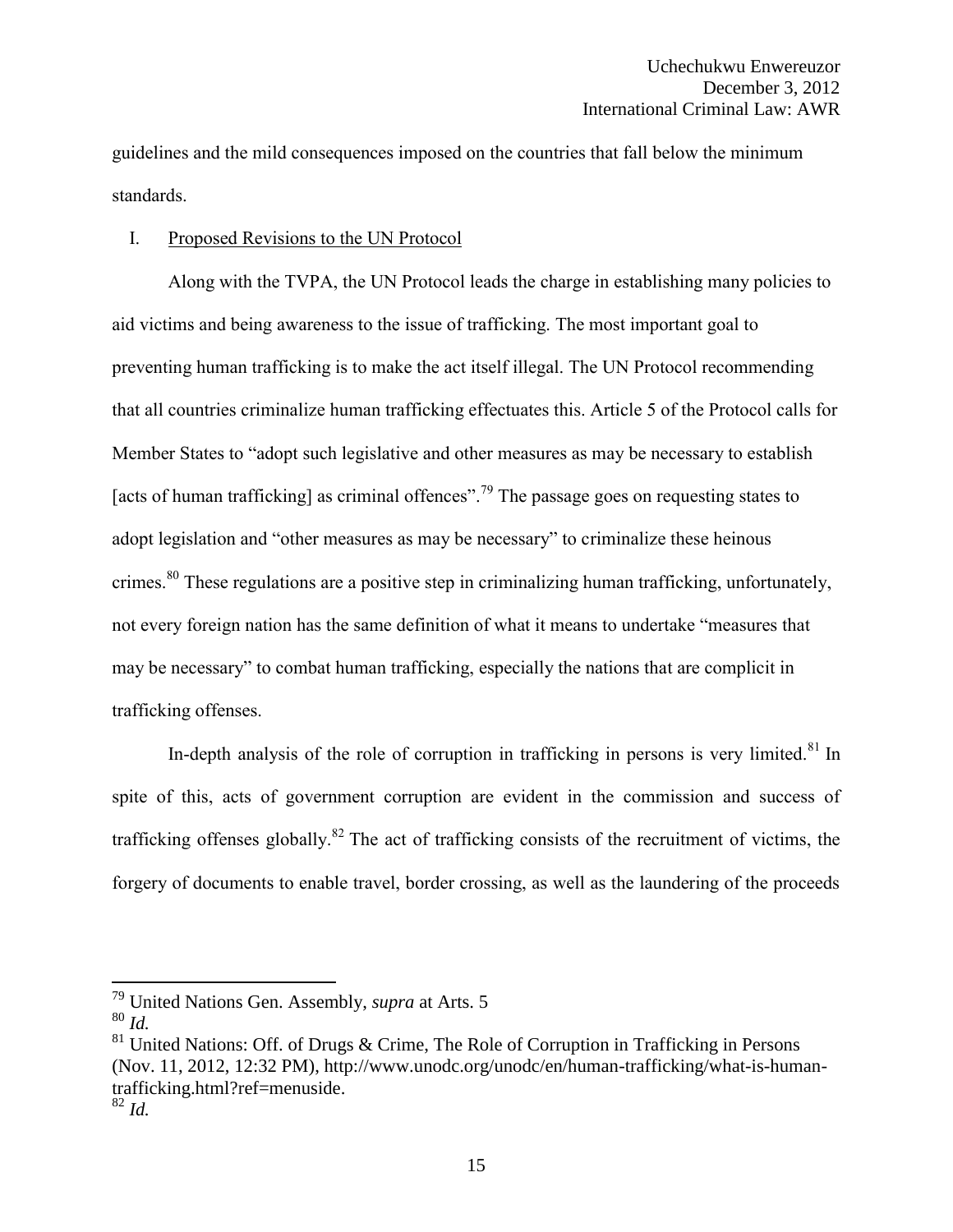of the crime. <sup>83</sup> In many cases, corrupt actors include police, customs officers, embassies, consulates, and border control authorities are needed to turn a blind eye to offenders in order for the operation to run smoothly.<sup>84</sup> Appreciating that there are some nations would rather benefit from the monetary value of human trafficking instead of creating rules on their own to prevent these crimes, it is not practical that instructing those nations to take "measures that may be necessary" will have a significant effect on human trafficking in those nations. Instead, the language used in the UN Protocol should be more direct and thoroughly outlined to eliminate vague interpretations.

Article 5 begins with a mandate that each ratifying party must adopt legislation and other measures as may be necessary to establish as criminal offenses the conduct set forth in Article 3 of this Protocol<sup>85</sup>, when committed intentionally.<sup>86</sup> As to the current issue, any passive wording should be removed entirely for more forceful language. As such, "as may be necessary" should be removed. The effect of this subtle change not only limits the possibility for disparity in interpretation, but it also changes the tone of the article demonstrating the seriousness of human trafficking.

In the interest of clarity and effective drafting, instead of referring back to Article 3, this article should list those acts that constitute criminal offenses. In addition, the paragraph 2 of this article along with its subparts could be summed up more effectively without being as repetitive as they appear currently. Paragraph 2 and its corresponding subparts in effect state that each ratifying nation shall adopt legislative measure to criminalize the act of attempting, participating,

 $\overline{a}$ <sup>83</sup> *Id.*

<sup>84</sup> *Id.*

<sup>85</sup> United Nations Gen. Assembly, *supra* at Arts. 3

<sup>86</sup> *Id.* at Art. 9.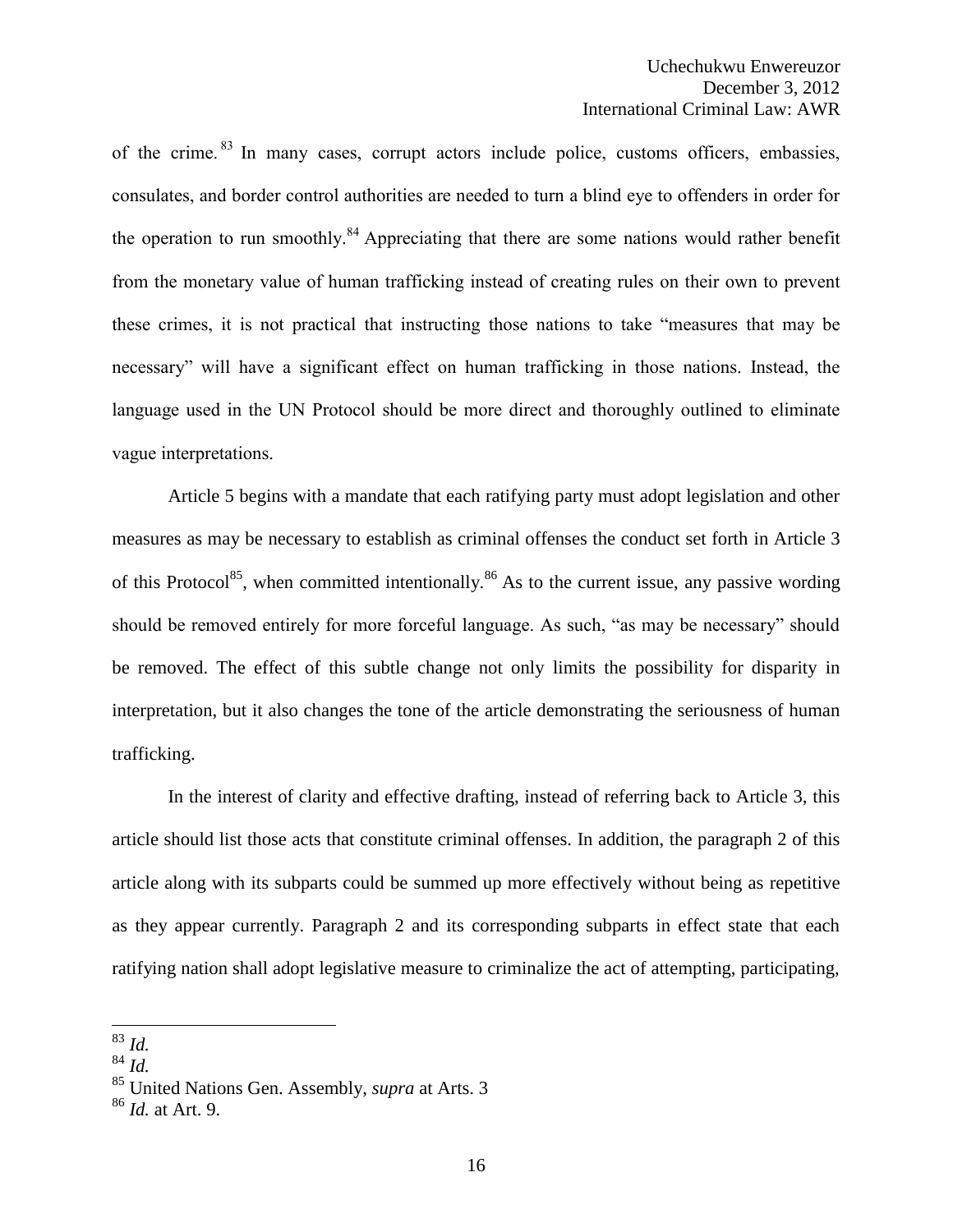and organizing human trafficking. This paragraph can eliminated completely and language equivalent to what is stated in the paragraph could be added to paragraph 1 in order to improve clarity. (See Appendix I for a complete outline of the proposed changes to Article 5 of the UN Protocol)

#### II. Proposed Revisions to the Trafficking and Victims Protection Act

Similar to Article 5 of the UN Protocol, Section 108 of the TVPA contains a vague mandate enacted for the purpose of stopping international human trafficking. Section 108 of the TVPA outlines the minimum steps that need to be taken by governments around the world to ensure that strides are being made in eliminating human trafficking within their borders. Section 108 makes attempts to mandate that foreign nations create laws that "prohibit severe forms of trafficking in persons and punish acts of such trafficking," as well as "make serious and sustained efforts to eliminate severe forms of trafficking".<sup>87</sup>

As alluded to previously, there are some nations that not only benefit from the existence of human trafficking but also help facilitate trafficking. Therefore, the TVPA needs to be worded in such a way that clearly outlines what acts will be criminalized as well as the type of punishment that should be imposed on offenders. Due to the ambiguous language used in the TVPA, what constitutes as "severe forms of trafficking" and what is considered to be punishment is left to the interpretation of other nations. Further, the mandate for other countries to make "serious and sustained efforts" also leaves far too much room for other nations to institute loose legislation for the sake of pacifying the international observers. For example, the act of acquiring and forcing a victim to become a house servant may not be considered "severe" in some countries, with the language currently enacted there will be no reason to prosecute the

<sup>87</sup> Victims of Trafficking and Violence Protection Act of 2000, *supra* Div. A, Sec. 108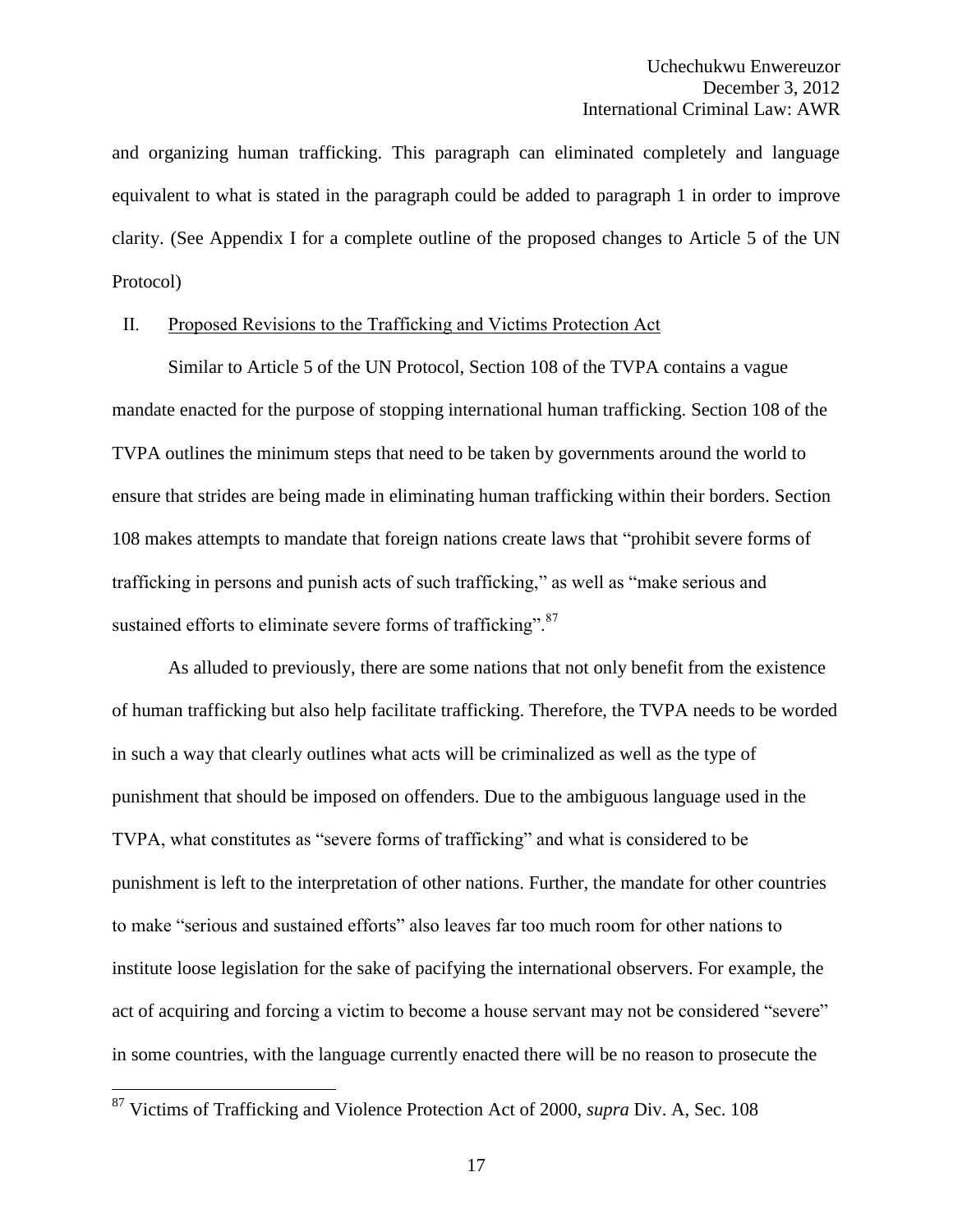offender. With such room for variance, the language used in the TVPA should outline what constitutes as a severe form of human trafficking and the punishment to be imposed.

The original language in the Act purports that the "government of the country should prohibit severe forms of trafficking in persons and punish acts of such trafficking." There are several issues with this mandate. First, the use of the word "should" lacks the type of urgency that must be shown by nations in the fight against trafficking. To address that, the proposed language eliminates the passive phrasing in exchange for the word "must" giving the sentence a more aggressive tone appropriate with regulating such heinous crimes.

Second, similar to the ambiguity found in the UN Protocol, what constitutes as "severe forms of trafficking" and as well as what a suitable punishment for these acts needs to be clearly outlined. As such, the proposed revisions adopt the language used in the United States Code to define each offense of human trafficking. With this change, each offense is clearly outlined in the Act eliminating any confusion as to what is a severe form. Further, based on the most common form of punishment used for these crimes, the proposed language clearly outlines that imprisonment is to be the appropriate punishment for offenders convicted of trafficking crimes. In addition to these changes, subsection (c) was eliminated from the proposed Act and incorporated in into subsection (a) in order for the statute to read more efficiently and clearly. (See Appendix II for a complete outline of the proposed changes to Section 108 of the TVPA)

#### **B. Actions Against Governments Failing to Meet Minimum Standards**

The minimum standards requirement outlined in the TVPA is among one of the most comprehensive mechanisms not only for stopping human trafficking but also for monitoring the criminalization and prevention methods instituted by other nations. The TVPA mandates that nations enact legislation that is "sufficiently stringent to deter" acts of human trafficking. Based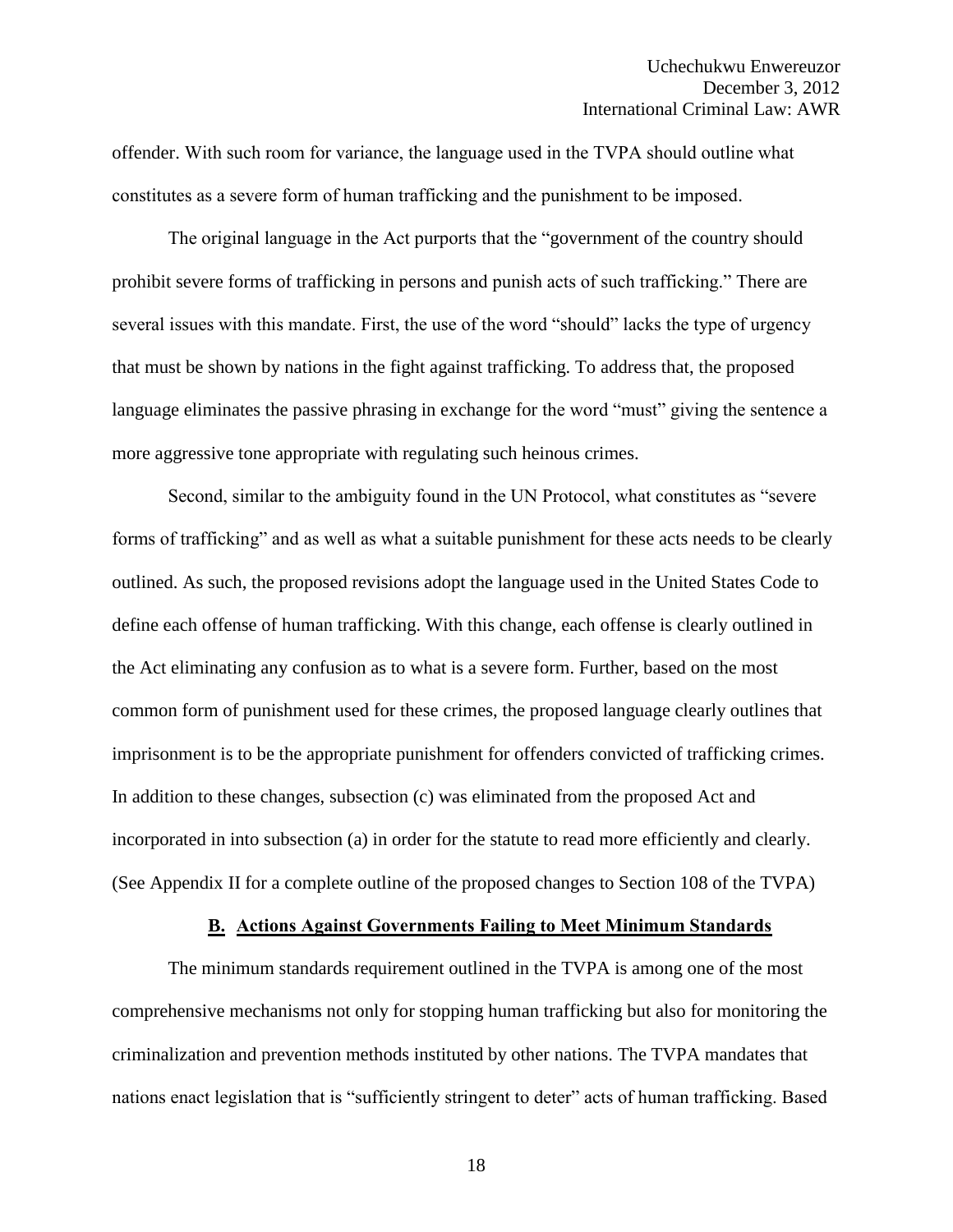on how countries adhere to this loosely worded mandate, the nations are classified in the appropriate tier. Pursuant to the Section 110(d) of the TVPA, governments of countries on Tier 3 may be subject to certain sanctions, whereby the United States government may withhold nonhumanitarian non-trade-related foreign assistance. Such assistance may be withdrawn from countries receiving it, and in addition, countries on Tier 3 may not receive funding for government employees' participation in educational and cultural exchange programs. Consistent with this section of the TVPA, the governments that refuse to comply with the minimum standards would also face United States opposition to assistance from international financial institutions such as the International Monetary Fund and the World Bank. In theory, these sanctions could have significant economic effect on the nations that failed to adhere to the minimum standards. However, many of the nations that would be denied financial assistance due to the lack of anti-trafficking legislation still qualify for assistance due to humanitarian concerns.

According to the International Organization for Migration (IOM), in 2011 Haiti, a Tier 3 country, was not only the number one nation of destination for human trafficking victims, but Haiti was one of the top nations of origin for victims of human trafficking.<sup>88</sup> Haiti is a source, transit, and destination country for men, women, and children subjected to trafficking in persons, specifically forced labor and forced prostitution. In the months prior to the January 12, 2010 earthquake, the Government of Haiti had made limited anti-trafficking progress; prospects for additional, future progress were greatly impeded by the earthquake, which killed over 230,000 people, displaced 1.3 million people, including at least half a million children. Although there

 $\overline{a}$ 

<sup>88</sup> Acad. For Educ. Development, *IOM Rep. Child Trafficking & Lab. Trafficking Cases Are Rising* (Nov. 11, 2012, 12:36 PM), http://www.unodc.org/unodc/en/human-trafficking/what-ishuman-trafficking.html?ref=menuside.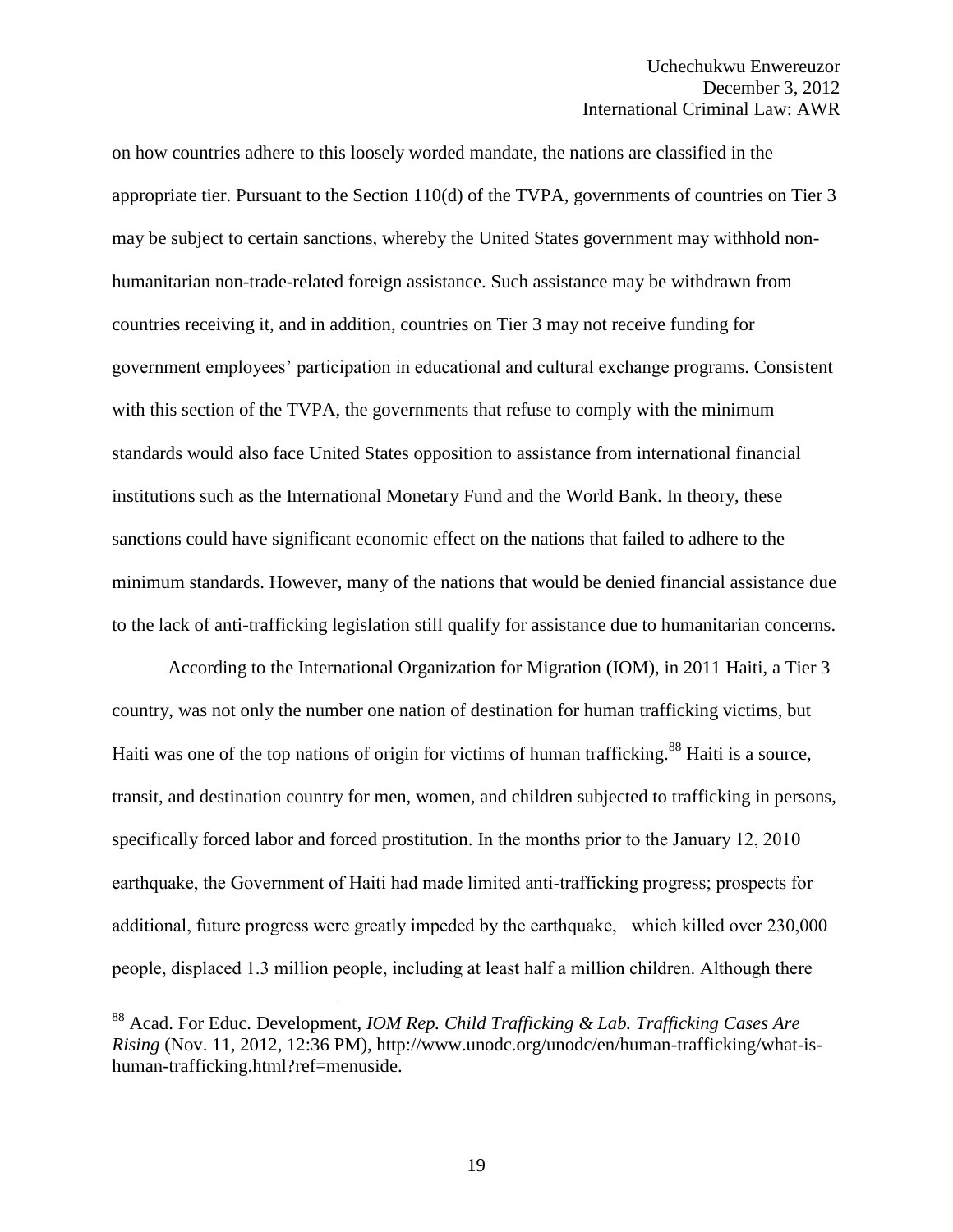was little progress in the enactment of meaningful legislation, Haiti was not subject to the sanctions prescribed by the TVPA because of the immense damage that was caused by the earthquake. Therefore, they continue to receive the financial assistance while thousands of people continue to be trafficked in and out of Haiti.

Likewise, Zimbabwe, a Tier 3 ranked nation, is a country of origin, transit, and destination for men, women, and children subjected to trafficking in persons, specifically conditions of forced labor and forced prostitution.<sup>89</sup> Zimbabwean women and girls from towns bordering South Africa and Zambia are forced into prostitution in brothels that cater to longdistance truck drivers.<sup>90</sup> Zimbabwean young men and boys illegally migrate to South Africa, where some are forced to labor for months on farms or in mines and in construction without pay before their employers report them to authorities for deportation.<sup>91</sup> The Government of Zimbabwe does not fully comply with the minimum standards for the elimination of trafficking and is not making significant efforts to do so.<sup>92</sup> Despite this, the United States Agency for International Development continues to provide Zimbabwe with assistance in various areas, including democracy and governance programs, humanitarian assistance, and agriculture.<sup>93</sup> In fact, the United States government works to promote Zimbabwe's economic recovery following years of decline, and to highlight opportunities for investment that will benefit United States and Zimbabwean businesses alike. $94$ 

<sup>&</sup>lt;sup>89</sup> Trafficking in Persons Report 2010 at 355.

<sup>90</sup> *Id.*

 $^{91}$  *Id.* 

<sup>92</sup> *Id.* 

 $93$  The U.S. Dep't of State, 2012 U.S. Rel. With Zimbabwe (Dec. 3, 2012, 12:36 PM), http://www.state.gov/documents/organization/164452.pdf.  $94 \overline{Id}$ .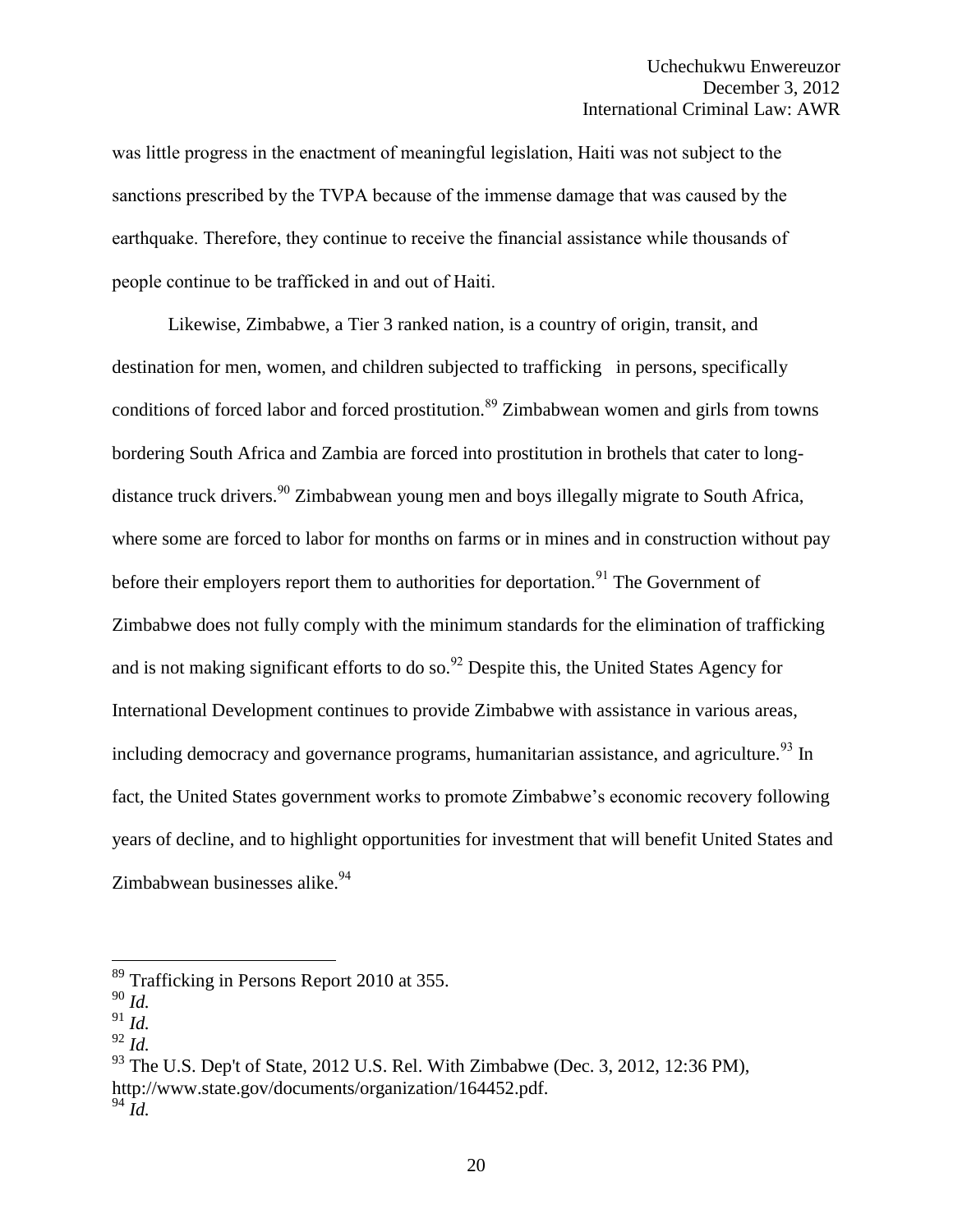This is in no way condemning the humanitarian efforts of the United States or any other nation that continues to assist Tier 3 countries. Nevertheless, there needs to be a system in place that can allow for nations to continue lending financial assistance to nations in need while serving the interest of the millions of human trafficking victims that originate or are shipped to these Tier 3 countries.

The proposed language to Section 110(d) of the TVPA would serve the purpose of enabling the United States to continue assisting these Tier 3 nations while ensuring that the needs of trafficking victims were being served as well. The proposed change only pertains to subsection (4) of this section, which establishes the President's authority to provide nonhumanitarian, nontrade-related foreign assistance, or the multilateral assistance despite a nations failure to comply with minimum standards for the elimination of trafficking. The proposed language adds an additional part to the subsection that mandates that before administering humanitarian or trade related assistance, the President shall propose to the government of the suffering nation legislation that will serve the purpose of eliminating trafficking. This would allow these nations to receive the assistance needed as long as they agree to introduce the suggested legislation. Moreover, this change also creates a foundation that can be built upon that could lead to strong legislative measures to prevent human trafficking in that nation. Parallels could be drawn between the proposed language and the incentives that states within the United States receive from the federal government to implement certain legislation. If those states choose not to adopt the suggested legislation, they do not receive certain federal funds. This system works effectively in the United States and could work internationally.

In the event that adverse effects could result from withholding humanitarian or trade related assistance to an ailing country, the original text in subsection (5)(B) will allow the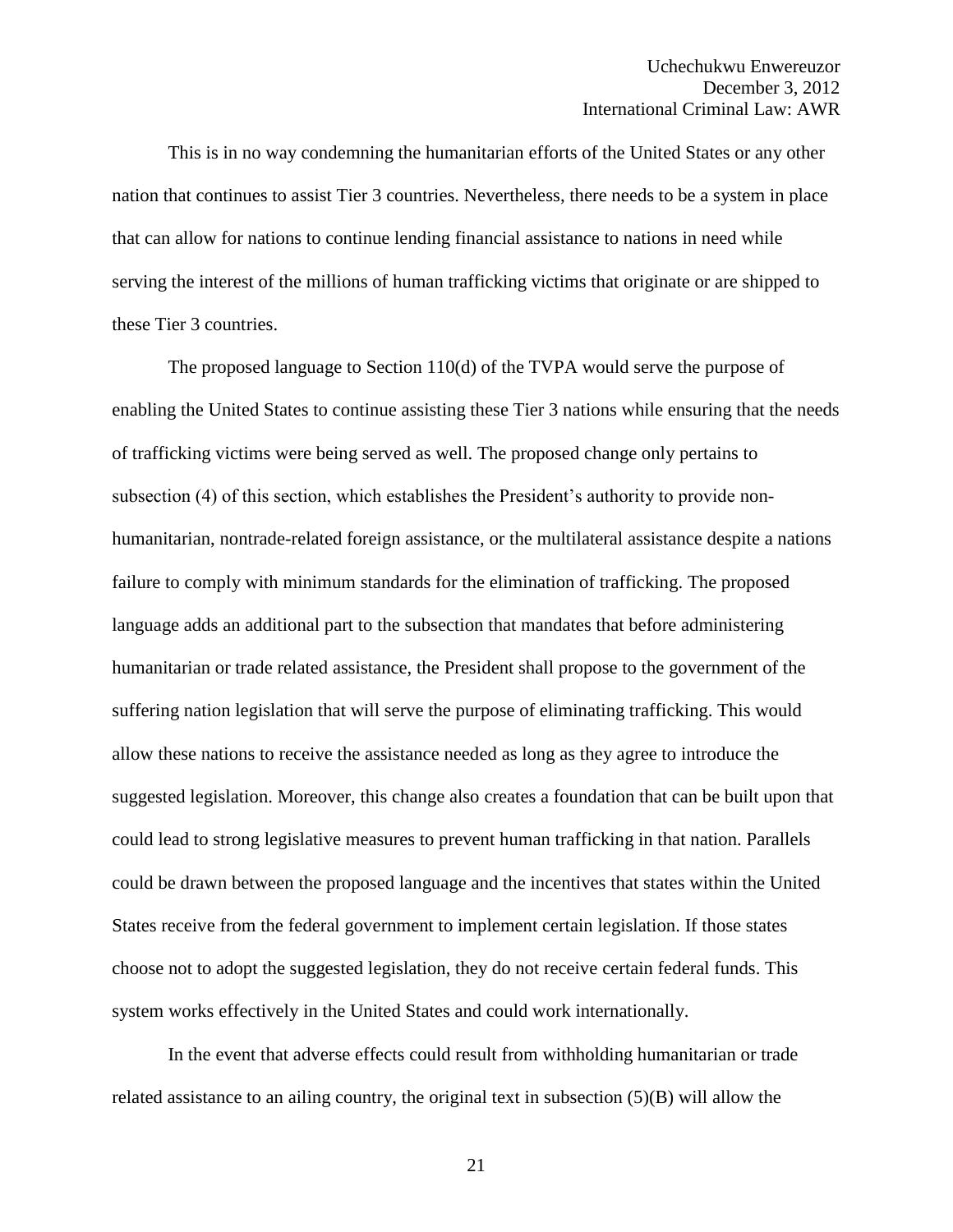President to waive the imposition of anti-human trafficking legislation in order to assist the government of a nation not in compliance. The proposed language gives the United States the opportunity to lobby for legislation to be enacted and has the potential to go a long way in helping Tier 3 countries implement legislation that could eliminate human trafficking. (See Appendix III for a complete outline of the proposed changes to Section 110(d) of the TVPA)

#### **Conclusion**

Human trafficking is a form of modern-day slavery where people profit from the control and exploitation of others. Every year, human traffickers generate billions of dollars in profits by victimizing millions of people around the world, and here in the United States. In 2000, the United States enacted the Trafficking Victims Protection Act, and the United Stats adopted the Protocol to Prevent, Suppress, and Punish Trafficking in Persons, Especially Women and Children. These articles of legislation were created to prevent trafficking, prosecute offenders, and protect the victims of human trafficking. The most important way that these regulations have tried to achieve this has been the to mandate that nations worldwide criminalize human trafficking. In addition, the minimum standards mandate created by the TVPA has been instrumental to holding countries accountable for their role in eliminating or allow human trafficking. Still, human trafficking continues to thrive. Although the changes to the TVPA and the UN Protocol proposed in this paper are merely examples, those revisions can go a long way to strengthening the global approach on criminalizing human trafficking.

By removing the passive language used to instruct nations to create legislation to criminalize human trafficking, the new draft language sends a clear message in regards to how legislation should be structured. The effect of the proposed language clearly defines the crimes that should be criminalized, as well as the appropriate form of punishment. The existence of an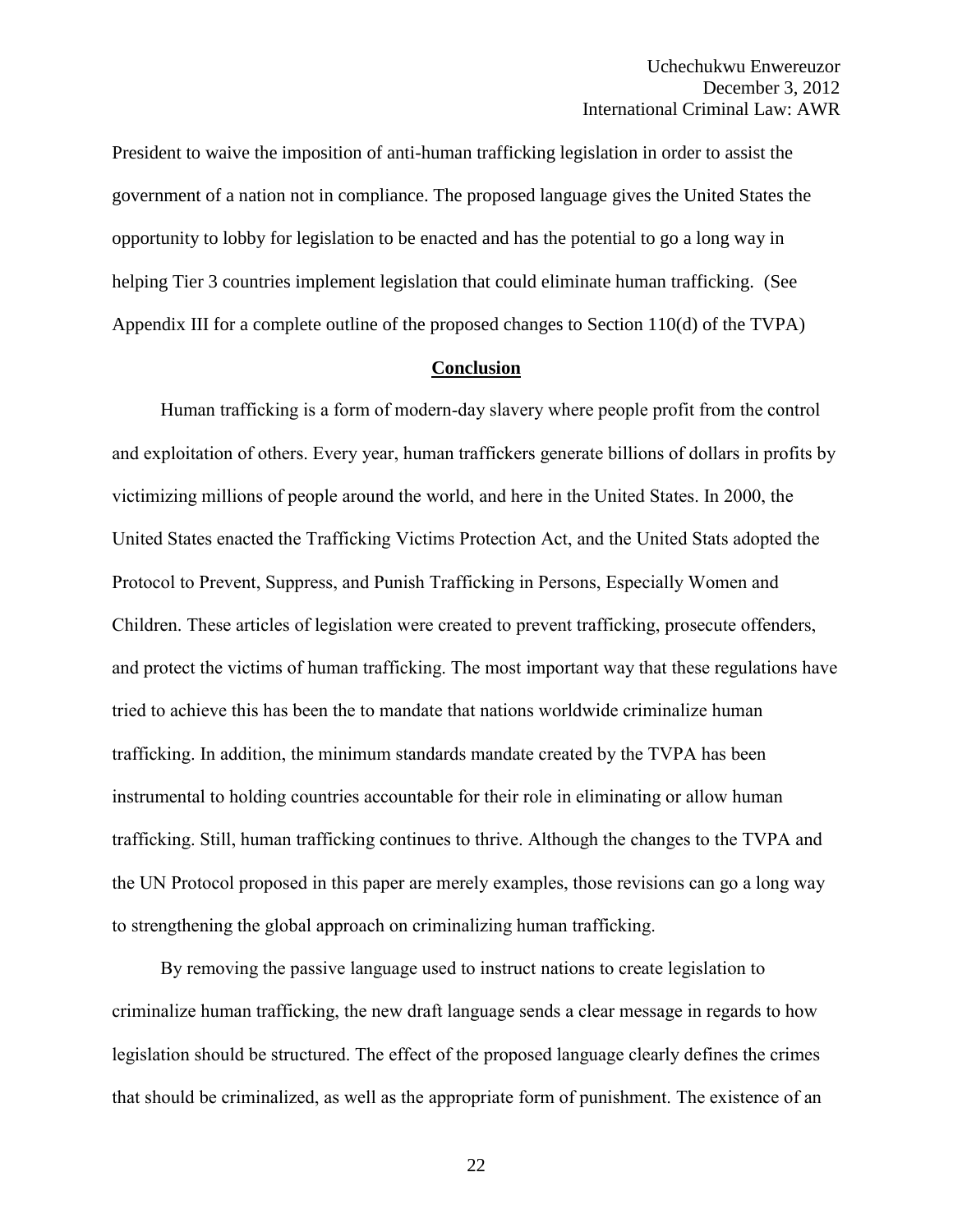ambiguous mandate for "punishment" cannot be effective especially in areas where government entities are not overly concerned with human rights. The proposed language eliminates vagueness and has the possibility of making it more feasible to check the effectiveness of a country's prescribed regulations.

As for the penalties imposed on Tier 3 countries, it is very difficult to balance humanitarian efforts with the protection of global human rights especially in areas facing extreme hardship. The proposed language mandating a Tier 3 nation requesting assistance to merely take the initial steps of introducing anti-human trafficking legislation can go a long way in eliminating human trafficking. Not only will the ailing nation get the assistance they need, they would have also taken a step towards elevating their Tier 3 status.

Human trafficking is considered to be one of the oldest crimes as well as the fastest growing criminal industries in the world. The idea of this paper is not to suggest that a few changes to the TVPA or UN Protocol will eliminate the problem completely. However, this paper is suggesting that the current mandates have flaws and should be revised to fix some of them. As such, the proposed legislation form one very viable solution to the issue of vagueness and ineffectiveness.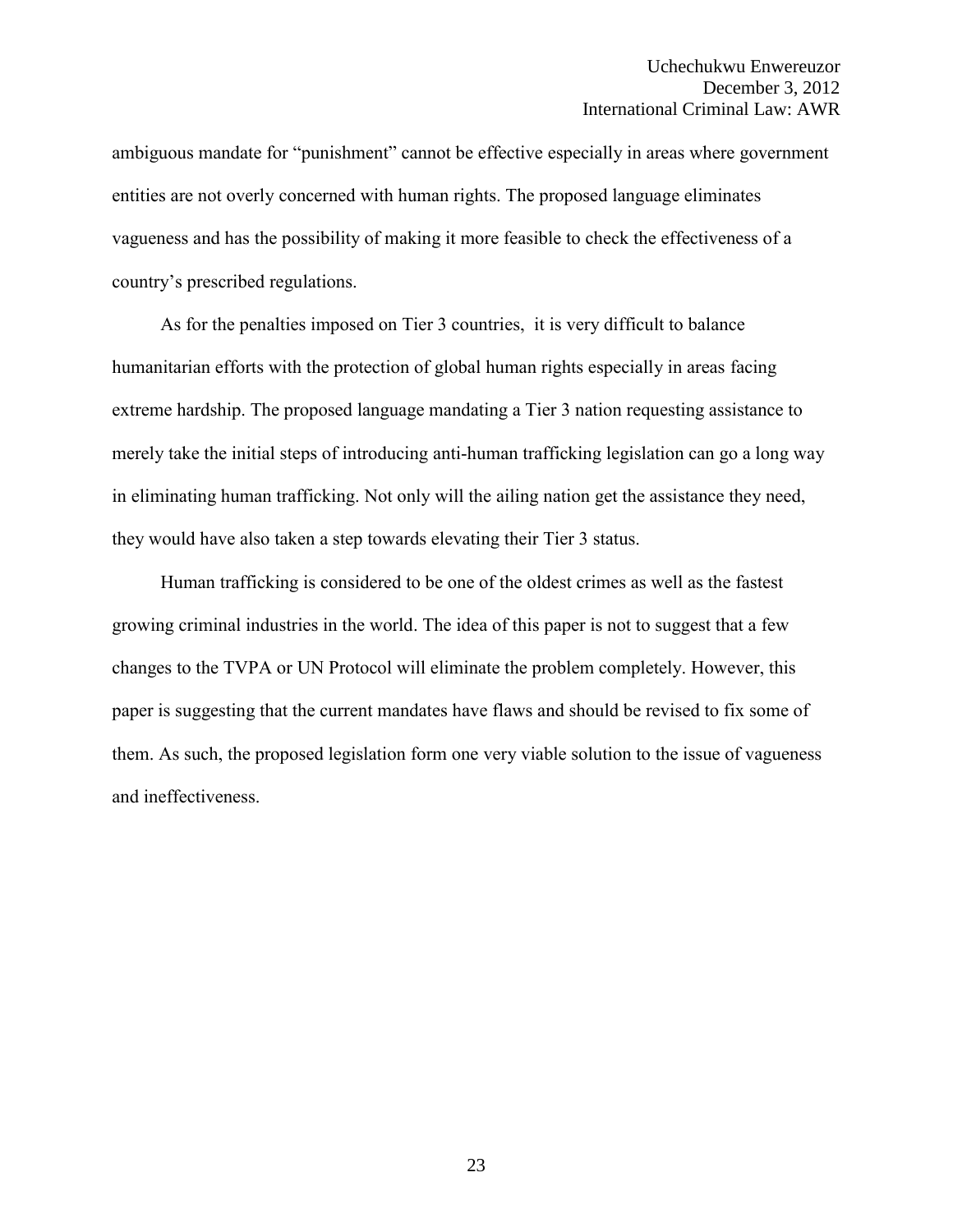# **APPENDIX I**

#### **Article 5. Criminalization**

- 1. Each State Party shall adopt such legislative and other measures as may be necessary to establish as criminal offences the conduct set forth in paragraph 2 of this article article 3 of this Protocol, when committed intentionally that, regardless of victim consent, whoever intentionally performs, attempts, participates, organizes or directs other persons to commit the following offenses shall be guilty of a criminal offence and subject to imprisonment:<sup>95</sup>
	- a. The recruitment, transportation, transfer, harboring or receipt of persons, by means of the threat or use of force or other forms of coercion, of abduction, of fraud, of deception, of the abuse of power or of a position of vulnerability or of the giving or receiving of payments or benefits to achieve the consent of a person having control over another person, for the purpose of:
		- i. Prostitution of others or other forms of sexual exploitation;
		- ii. Forced labor or services;
		- iii. Slavery or practices similar to slavery;
		- iv. Servitude;

 $95$  This section is substantially similar to Article 5 of the Protocol to Prevent, Suppress and Punish Trafficking in Persons, Especially Women and Children. Paragraph 1 begins exactly the same as the original version but the phrase "as may be necessary" is removed to give the paragraph a more direct tone. Additionally, to improve efficiency and clarity, Paragraph 2 and the following subparts have been eliminated and incorporated in Paragraph 1. This shortens the Article 5 and makes it easier to interpret.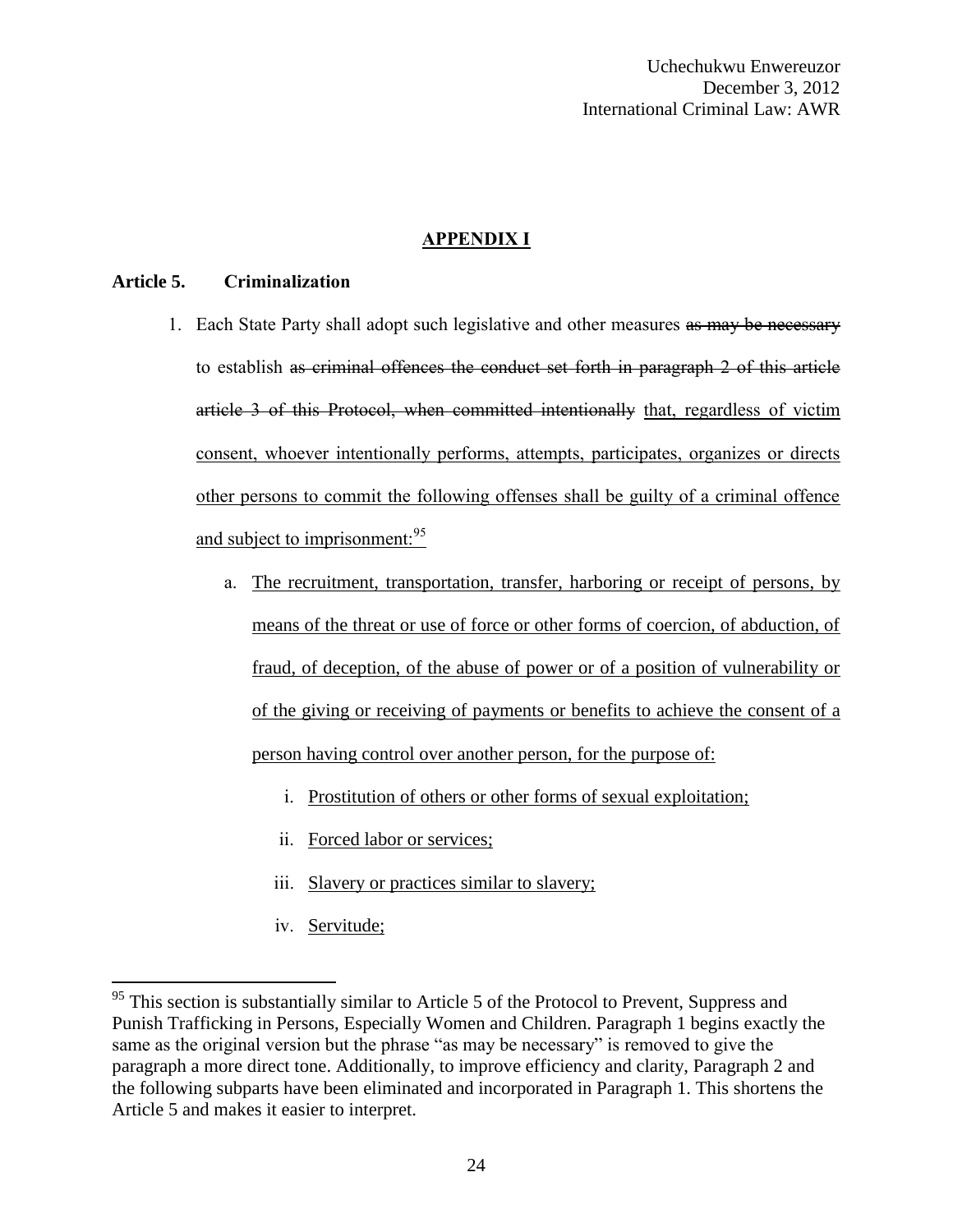# v. The removal of organs.  $96$

2. Each State Party shall also adopt such legislative and other measures as may be necessary to establish attempting, participating, organizing or directing other persons to commit the following offenses as criminal offences:

(a) Subject to the basic concepts of its legal system, attempting to commit an offence established in accordance with paragraph 1 of this article;

(b) Participating as an accomplice in an offence established in accordance with

paragraph 1 of this article; and

 $\overline{a}$ 

(c) Organizing or directing other persons to commit an offence established in accordance with paragraph 1 of this article.

 $96$  In the interest of clarity and thoroughness, instead of alluding to the sentiments of Article 3, subsection (a) incorporates the language in Article 3 and outlines exactly what are the types of victim exploitation that the Protocol is seeking to extinguish.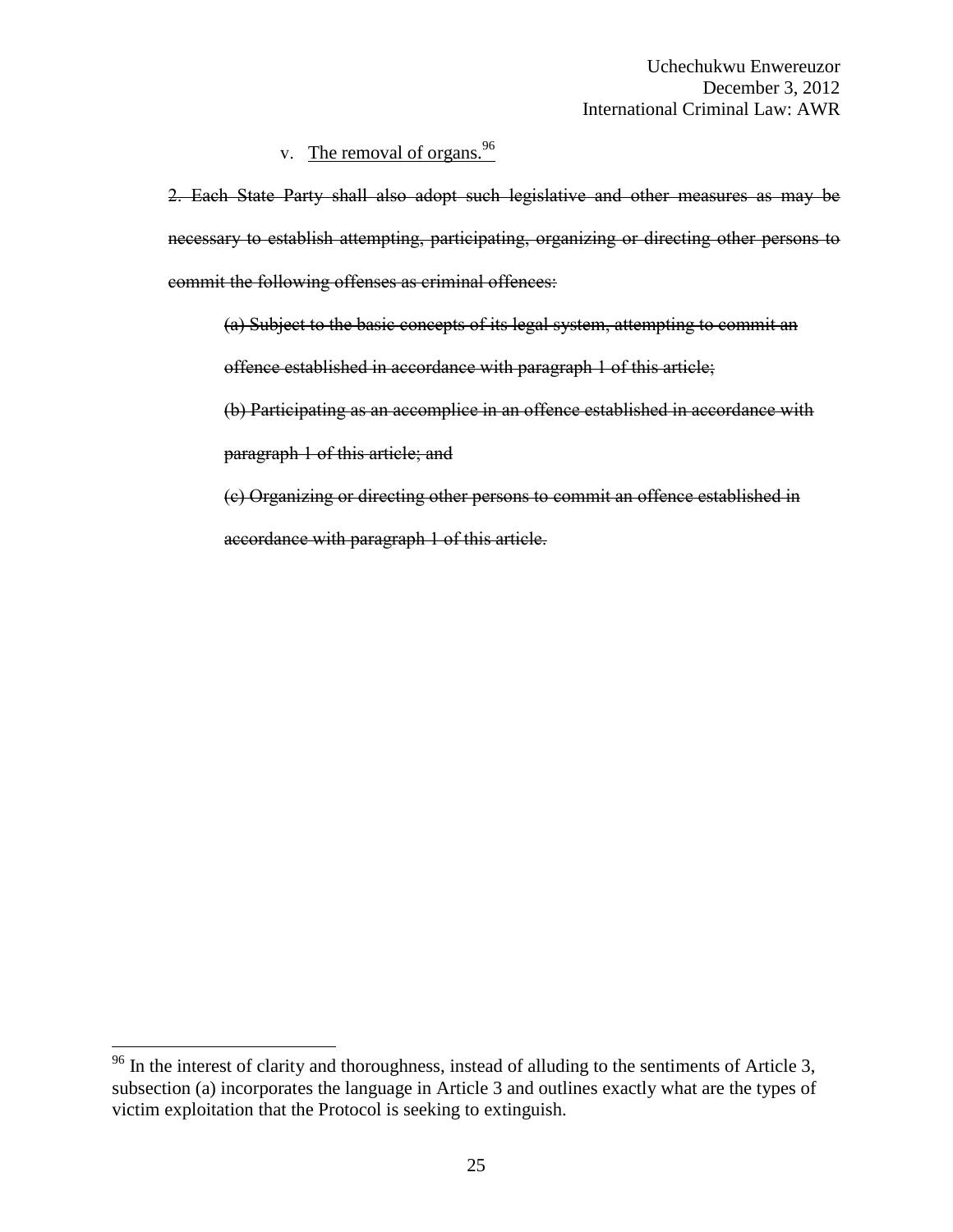#### **APPENDIX II**

#### **SEC. 108. Minimum Standards For the Elimination of Trafficking**

- A. MINIMUM STANDARDS. —For purposes of this division, the minimum standards for the elimination of trafficking applicable to the government of a country of origin, transit, or destination for a significant number of victims of severe forms of trafficking are the following:
	- (1) The government of the country should must prohibit the performance, participation, organization, or the attempt of the following severe forms of trafficking in persons and mandate that offenders be subject to a term of imprisonment that is sufficiently stringent to deter and that adequately reflects the heinous nature of the offense:
		- i. Knowingly holding or returning any person to a condition of peonage, or arresting any person with the intent of placing the person in or returning the person to a condition of peonage;
		- ii. Knowingly holding a person in a condition of involuntary servitude or selling into any condition of involuntary servitude;
		- iii. Knowingly providing, benefiting from, or obtaining the labor or services of a person, or by any one of, or by any combination of force, threats of force, physical restraint, or threats of physical restraint to that person or another person, serious harm or threats of serious harm to that person or another person, abuse or threatened abuse of law or legal process, or by means of any scheme, plan, or pattern intended to cause the person to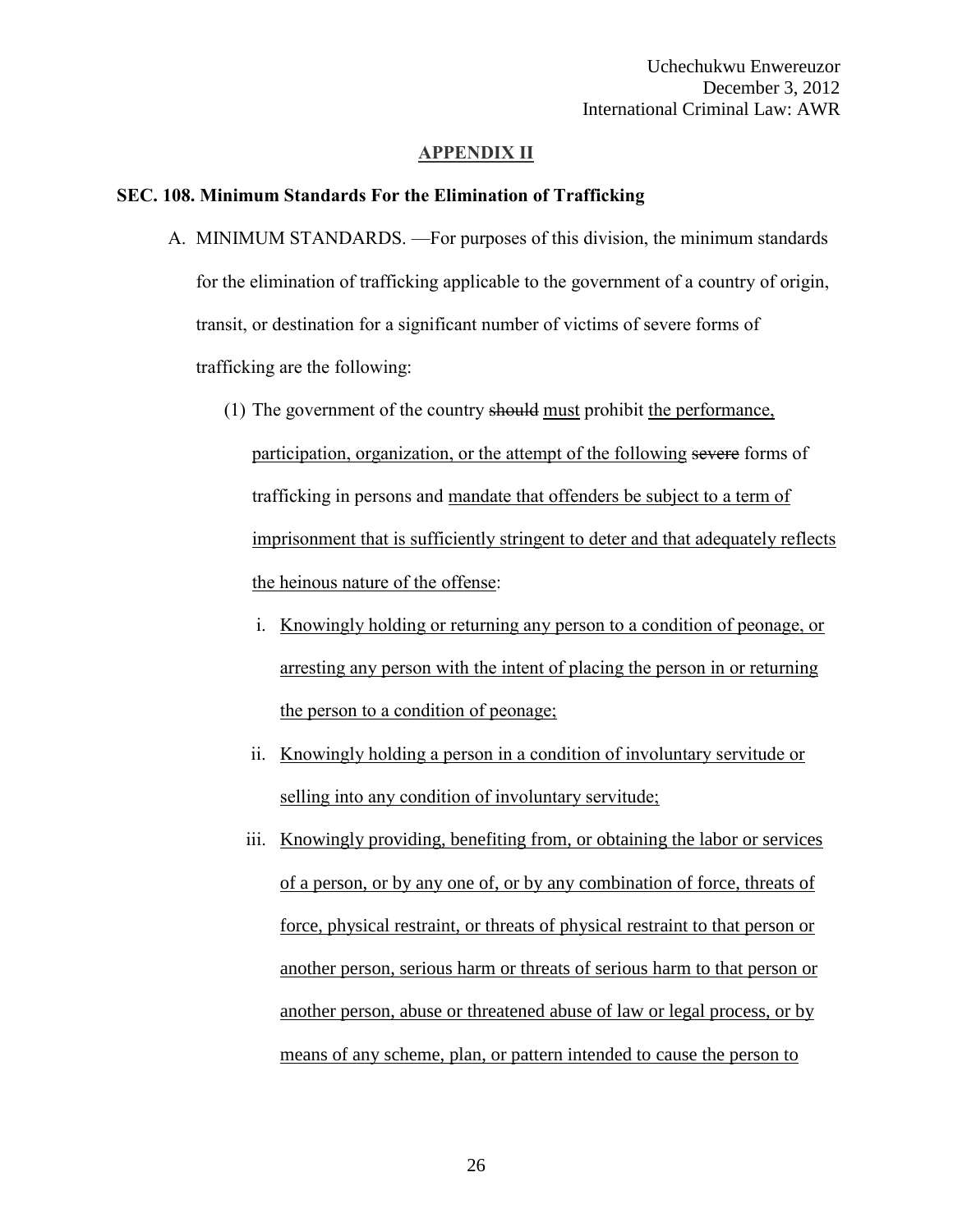believe that, if that person did not perform such labor or services, that person or another person would suffer serious harm or physical restraint;

- iv. Knowingly recruiting, harboring, transporting, providing, or obtaining by any means, any person for labor or services:  $97$
- (2) For the knowing commission of any act of sex trafficking involving force,

fraud, coercion, or in which the victim of sex trafficking is a child incapable of giving meaningful consent, or of trafficking which includes rape or kidnapping or which causes a death, the government of the country should must prescribe punishment a term of imprisonment commensurate with that for grave crimes, such as forcible sexual assault. $98$ 

- c. For the knowing commission of any act of a severe form of trafficking in persons, the government of the country should prescribe punishment that is sufficiently stringent to deter and that adequately reflects the heinous nature of the offense.<sup>99</sup>
	- (3) The government of the country should make serious and sustained efforts to

eliminate severe forms of trafficking in persons.

 $97$  This section embodies the legislative intent of the original language used in Section 108 of the Victims of Trafficking and Violence Protection Act. The changes made strengthen the emphasis and severity that should be applied to policing trafficking offenses. As for subsection (a), the most substantial change is the removal of the word "severe" in place for an outlined list of the forms of trafficking. This change moves any ambiguity on what is considered severe and what is not. The language used to describe the forms of trafficking in persons is derived from the statute United States statutes enforcing peonage (18 U.S.C. § 1581), involuntary servitude (18 U.S.C. § 1584), forced labor (18 U.S.C. § 1589), and sex trafficking (18 U.S.C. § 1591).

<sup>&</sup>lt;sup>98</sup> The changes made to subsection (b) replace the term "punishment" for a defined mandate that those convicted of sex trafficking shall be subject to a term of imprisonment. The rationale of the change is that only mandating that a sex trafficker be subject to punishment can be interpreted in many ways, from the most barbaric or the most lenient solutions. Prescribing imprisonment give the Member States a less ambiguous penalty for sex traffickers.

 $99$  The original subsection (c) was removed and incorporated into subsection (a).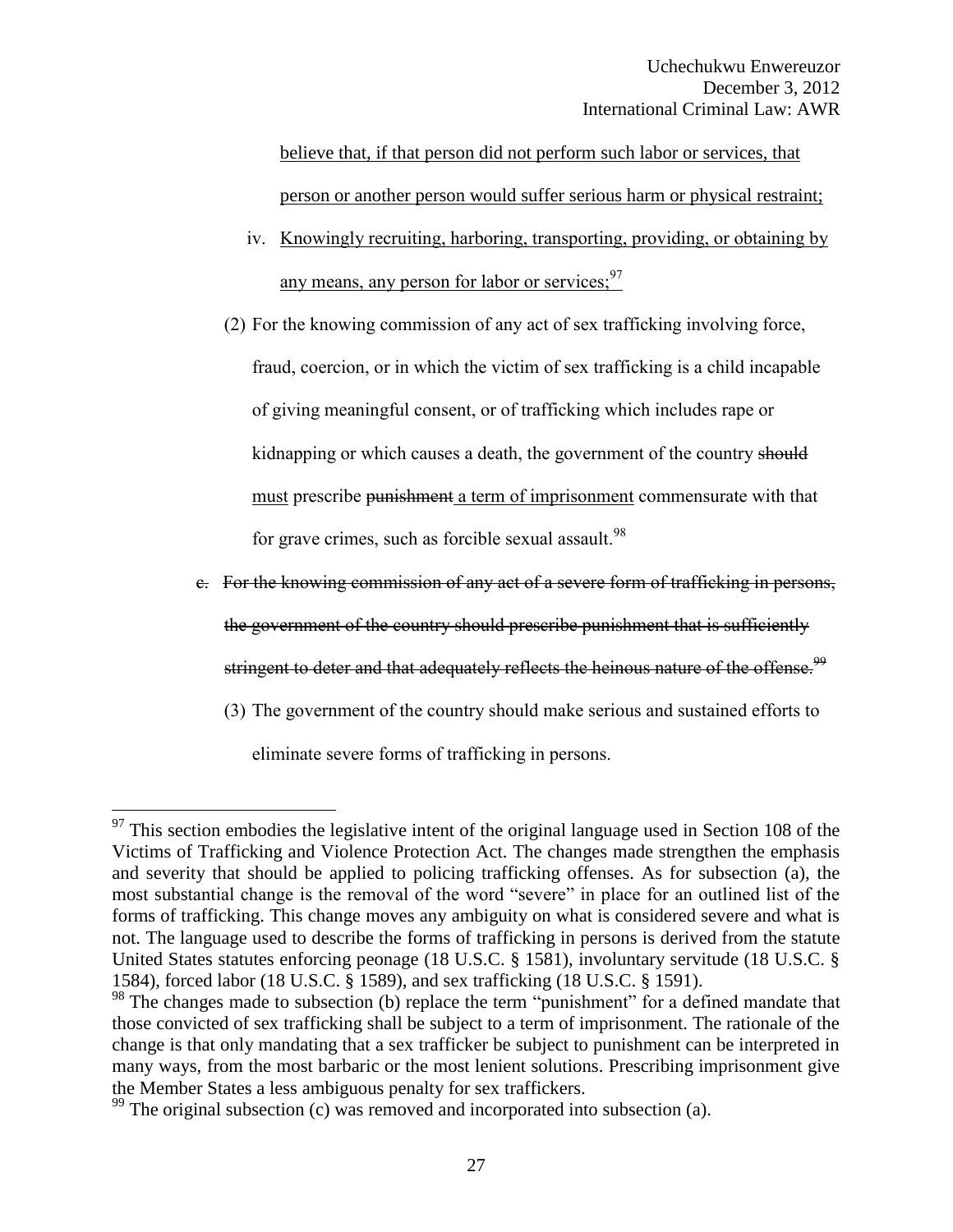#### **APPENDIX III**

# **(d) PRESIDENTIAL DETERMINATIONS.—The determinations referred to in subsection (c) are the following:**

- 1. WITHHOLDING OF NONHUMANITARIAN, NONTRADE-RELATED ASSISTANCE.—The President has determined that—
	- A. (i) the United States will not provide nonhumanitarian, nontrade-related foreign assistance to the government of the country for the subsequent fiscal year until such government complies with the minimum standards or makes significant efforts to bring itself into compliance; or

(ii) in the case of a country whose government received no nonhumanitarian, nontrade-related foreign assistance from the United States during the previous fiscal year, the United States will not provide funding for participation by officials or employees of such governments in educational and cultural exchange programs for the subsequent fiscal year until such government complies with the minimum standards or makes significant efforts to bring itself into compliance; and

B. the President will instruct the United States Executive Director of each multilateral development bank and of the International Monetary Fund to vote against, and to use the Executive Director's best efforts to deny, any loan or other utilization of the funds of the respective institution to that country (other than for humanitarian assistance, for trade-related assistance, or for development assistance which directly addresses basic human needs, is not administered by the government of the sanctioned country, and confers no benefit to that government)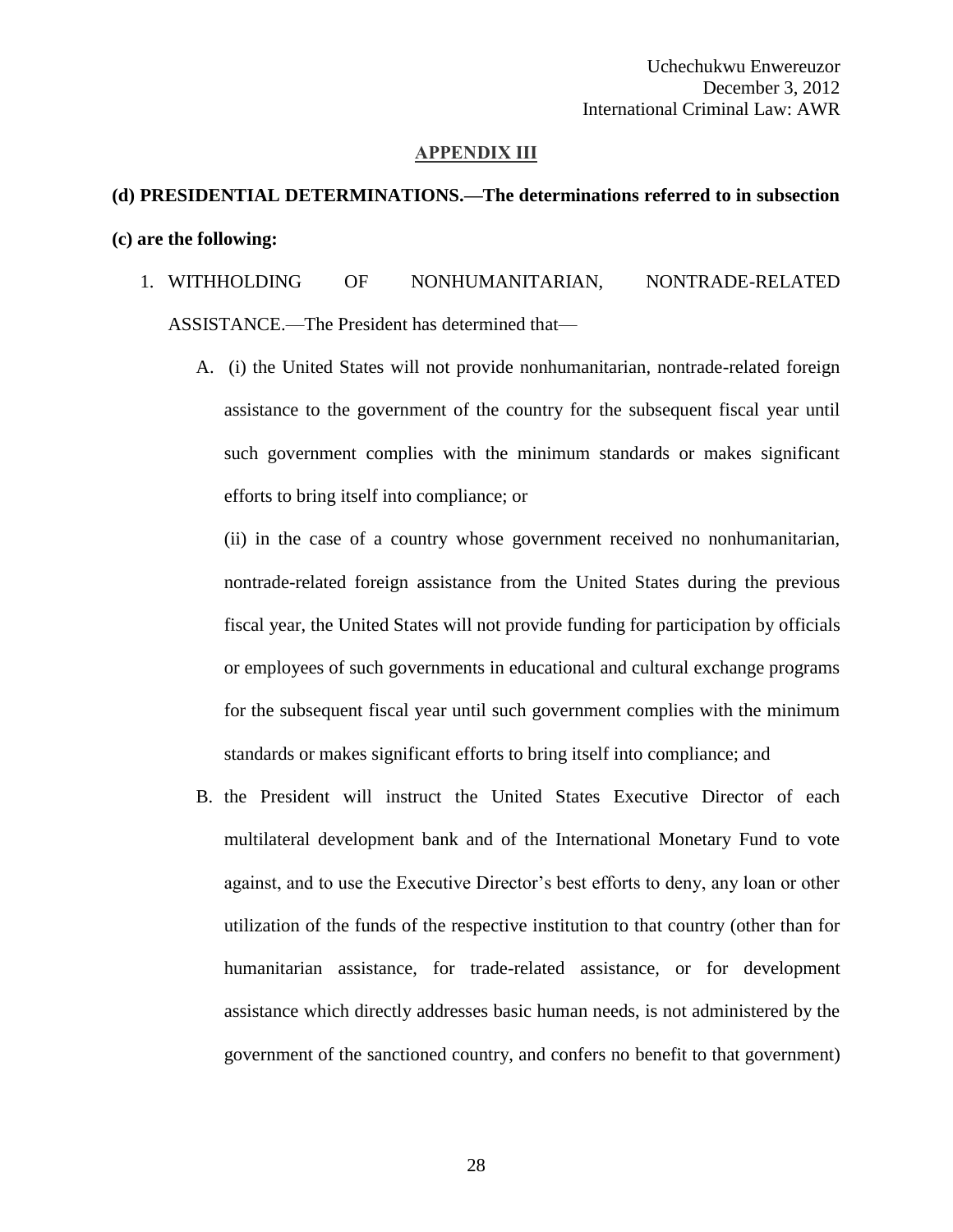for the subsequent fiscal year until such government complies with the minimum standards or makes significant efforts to bring itself into compliance.

- 2. ONGOING, MULTIPLE, BROAD-BASED RESTRICTIONS ON ASSISTANCE IN RESPONSE TO HUMAN RIGHTS VIOLATIONS.—The President has determined that such country is already subject to multiple, broad-based restrictions on assistance imposed in significant part in response to human rights abuses and such restrictions are ongoing and are comparable to the restrictions provided in paragraph (1). Such determination shall be accompanied by a description of the specific restriction or restrictions that were the basis for making such determination.
- 3. SUBSEQUENT COMPLIANCE.—The Secretary of State has determined that the government of the country has come into compliance with the minimum standards or is making significant efforts to bring itself into compliance.

## 4. CONTINUATION OF ASSISTANCE IN THE NATIONAL INTEREST.—

- A. Notwithstanding the failure of the government of the country to comply with minimum standards for the elimination of trafficking and to make significant efforts to bring itself into compliance, the President has determined that the provision to the country of nonhumanitarian, nontrade-related foreign assistance, or the multilateral assistance described in paragraph (1)(B), or both, would promote the purposes of this division or is otherwise in the national interest of the United States.
- B. Upon deciding to administer humanitarian and trade-related foreign assistance government of a country that has failed to comply with minimum standards for the elimination of trafficking and to make significant efforts to being itself into